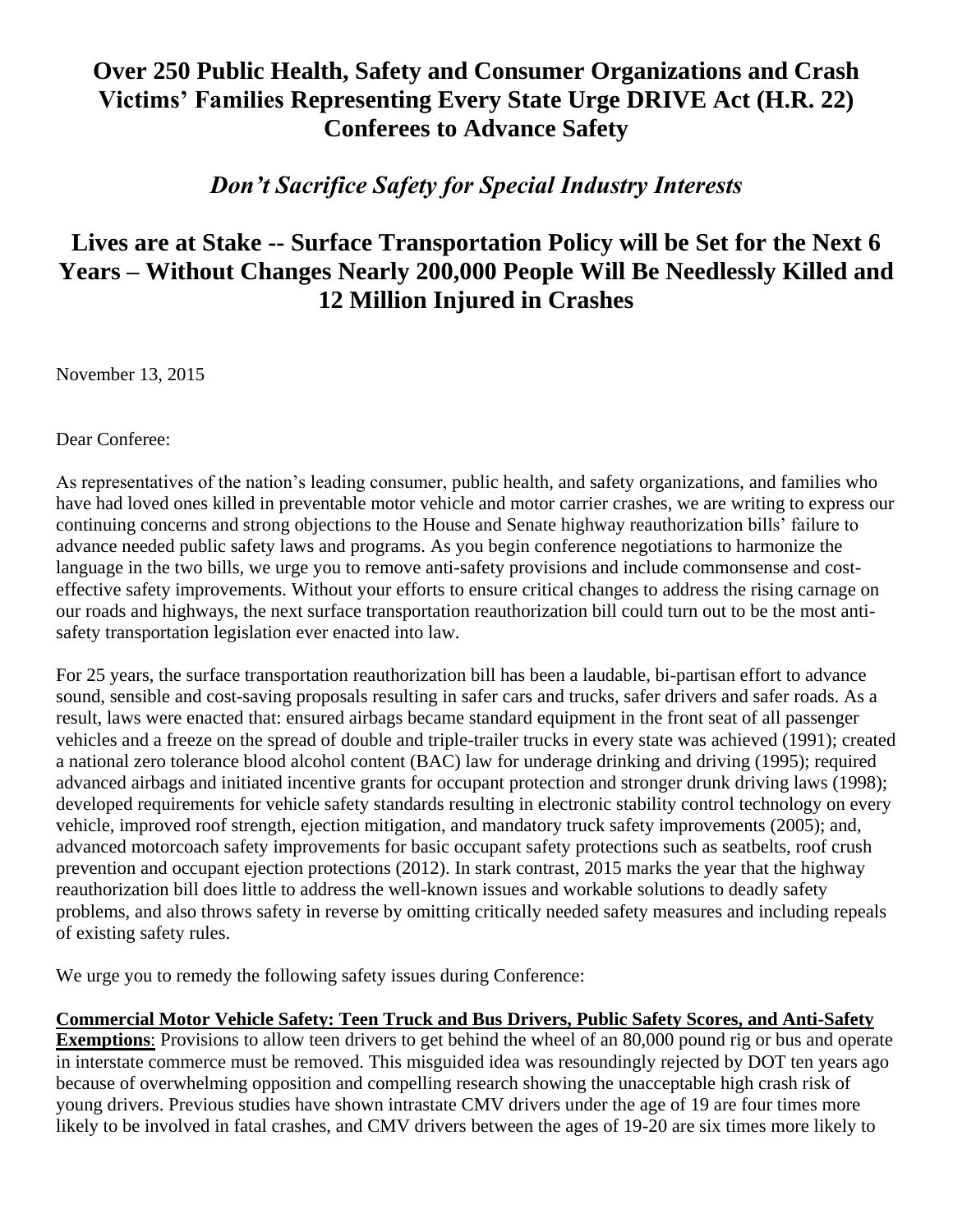be involved in fatal crashes. A sensible outcome would be to strike the pilot program for teen bus and truck drivers and substitute it with a study of the safety of intrastate truck drivers before launching this program.

Additionally, provisions to hide from public view the safety scores of unsafe motor carriers including passenger bus companies benefit only carriers with poor safety scores. Keeping consumers in the dark about the safety of their families as they drive on roadways or as their children are transported on school field trips is unacceptable and must be stricken from the bill.

Moreover, we oppose all of the many exemptions to truck size and weight limits and truck driver hours of service requirements, as well as the burdensome regulatory roadblocks which impede safety advances.

**Inadequate Penalties:** There have been ten Congressional hearings on vehicle safety defect issues during the  $113<sup>th</sup>$  and  $114<sup>th</sup>$  Congresses, yet Congress has not taken any meaningful or corrective actions to stop auto industry cover-up and to hold corporations accountable. Manufacturers who knowingly conceal vehicle safety defects or sell a dangerously defective vehicle should be subject to criminal penalties, as is the case under many other federal consumer enforcement laws. Higher fines and criminal sanctions are needed to prevent manufacturers from viewing penalties as just another cost of doing business.

**Increase National Highway Traffic Safety Administration (NHTSA) Funding Levels:** NHTSA is

drastically underfunded, receiving only one percent of the overall DOT budget even though 95 percent of transportation-related fatalities and 99 percent of transportation injuries occur on our streets and highways. There are few, if any, products on the U.S. market that have a greater impact on the public health of Americans than the automobile. In addition, their economic impact is extraordinary, with new and used cars representing over \$1 trillion in sales and \$14 billion in advertising. Yet with so many lives, injuries and consumer dollars at stake, Congress is choosing to underfund the one agency that has the potential to reduce the tragic toll vehicles take on America's public health. Pending language slashes authorization levels for carrying out the mission of NHTSA by a total of \$90 million over 6 years. There is an urgent need to correct NHTSA's chronic underfunding, and not to further hobble the agency's safety and oversight mission.

**Eliminate Loopholes to Rental Car Recalls and Include Used Cars:** It is necessary to fix loopholes in the bill language that limit consumer protection from defective vehicles only to companies that rent cars as their primary business. Customers of car dealerships that provide loaner or rental cars need the same safety recall protection, but dealerships would be exempted under this provision. Likewise, purchasers of used cars should not be imperiled by a safety recall the car dealer knows about but refuses to repair.

**Remove Bureaucracy and Roadblocks to Safety Rulemaking:** Mandating numerous wasteful studies and industry-stacked Councils, Regulatory Negotiation committees and additional bureaucratic hurdles and procedures impose roadblocks to needed safety rules by NHTSA and the Federal Motor Carrier Safety Administration (FMCSA). The unnecessary impediments must be eliminated.

**Advance Child Safety:** The final bill should include provisions requiring NHTSA to issue safety rules to prevent serious injury or death to children and other passengers in rear seats of vehicles. There is an urgent need to improve front seat back strength because seat backs have been shown to fail even in low speed crashes killing and maiming children in the rear seat who are restrained. The current federal vehicle safety standard has not been changed since it was first adopted in 1967. Furthermore, it is time that NHTSA moves forward on a rule requiring a reminder system for children inadvertently left behind in a vehicle. Children are needlessly dying while the adoption of available life-saving technology is delayed.

Considering the record recalls involving over 100 million vehicles over the last two years for vehicle defects which led to at least 200 preventable deaths, corporate cover-ups, and an unacceptable mortality and morbidity toll each year of 33,000 deaths and over 2 million injuries, this bill is a unique opportunity to advance bipartisan safety solutions. Unless significant changes are made to the bill, it will seriously imperil public safety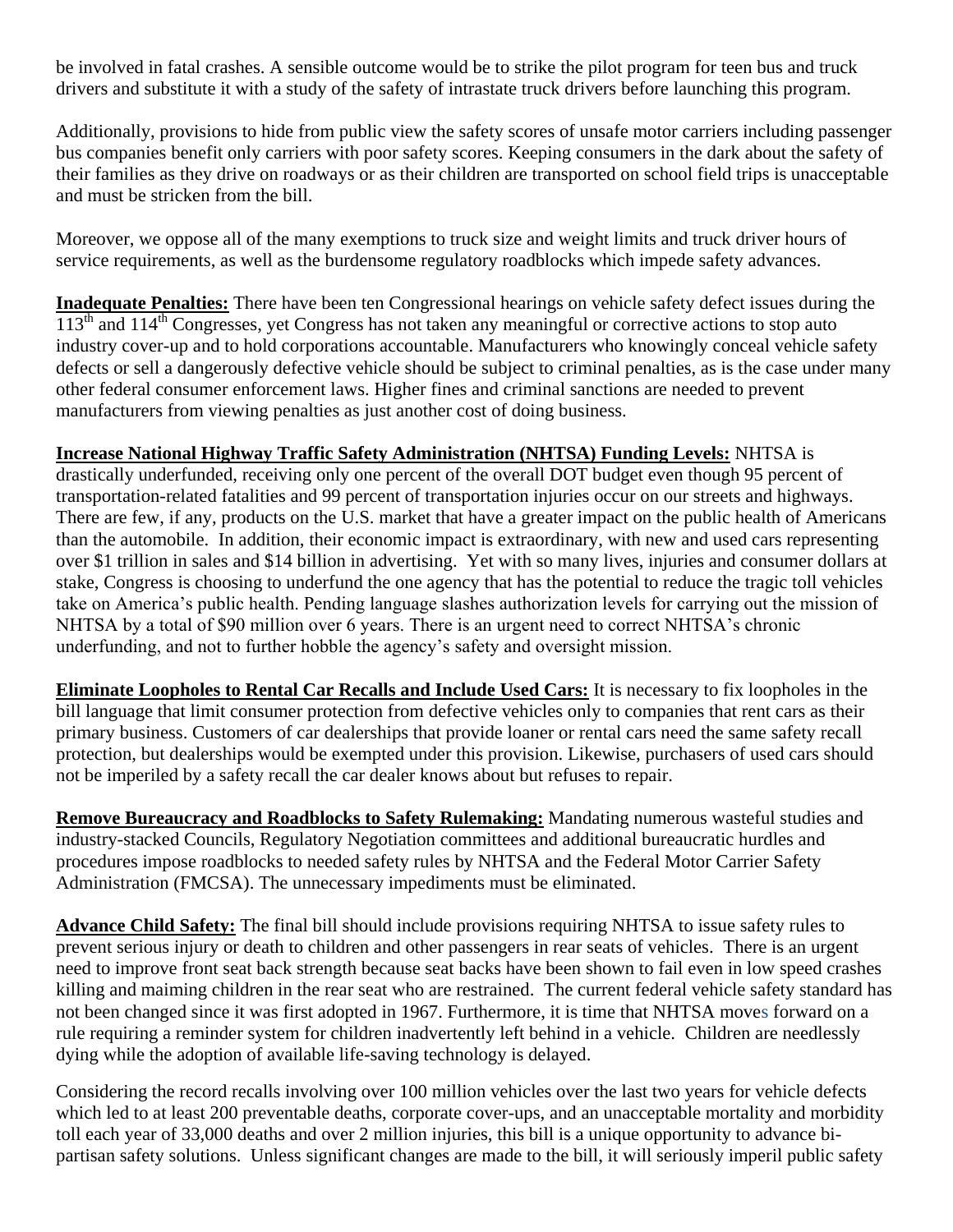for the next six years and beyond. We urge you to take action that will save lives and spare families, and not succumb to special interest roll backs that jeopardize safety on our nation's highways.

Sincerely,

Jacqueline Gillan, President Joan Claybrook, Co-Chair

Georges C. Benjamin, MD American Public Health Association [KidsAndCars.org](http://kidsandcars.org/)

Consumer Federation of America Trauma Foundation

Rosemary Shahan, President Gary Smith, President Consumers for Auto Reliability and Safety Child Injury Prevention Alliance

Clarence M. Ditlow, Executive Director John Lannen, Executive Director Center for Auto Safety **Truck Safety Coalition** 

Steve Barrow, President & CEO Committee (MCSAC) Advocates for Health Economics and Development Co-Chair California Unintentional Injury Prevention Sally Greenberg, Executive Director Strategic Plan Project National Consumers League

Advocates for Highway and Auto Safety Citizens for Reliable and Safe Highways Former NHTSA Administrator

Executive Director Janette Fennell, Founder and President

Jack Gillis, Director of Public Affairs Andrew McGuire, Executive Director

Vice Chair, Motor Carrier Safety Advisory

And over 250 family and friends of car, truck and bus crash victims and survivors and victim advocacy organizations:

Carol (Cally) Houck Linda Wilburn Ojai, CA Weatherford, OK Killed in a rental car under recall with Mother of Orbie Wilburn unrepaired safety defect 10/07/04 Killed in a truck crash 9/2/02

Laura Christian Beth Badger Harwood, MD Columbus, GA Volunteer Advocate Volunteer, Truck Safety Coalition (TSC) Birth mother of Amber Marie Rose Daughter of Bill Badger Killed due to the GM ignition switch defect 07/29/05 Killed in a truck crash12/23/04

Russ Swift **Russ Swift** Ron Wood **Ron Wood** Port St. Lucie, FL Washington, D.C. Killed in a truck crash  $10/14/93$  Killed in a truck crash  $9/20/04$ 

Kate Brown **Amy Fletcher** Gurnee, IL Perrysburg, OH Volunteer, TSC Volunteer, TSC Mother of Graham Brown Nilliam School and Mother Wife of John Fletcher

Mother of Raechel and Jacqueline Houck Board Member, Parents Against Tired Truckers (PATT)

Co-chair, PATT Son of Betsy Wood, Brother of Lisa Wood Martin, Father of Jasen Swift Uncle of Chance, Brock, and Reid Martin

Injured in a truck crash  $5/2/05$  Killed in a truck crash  $1/24/12$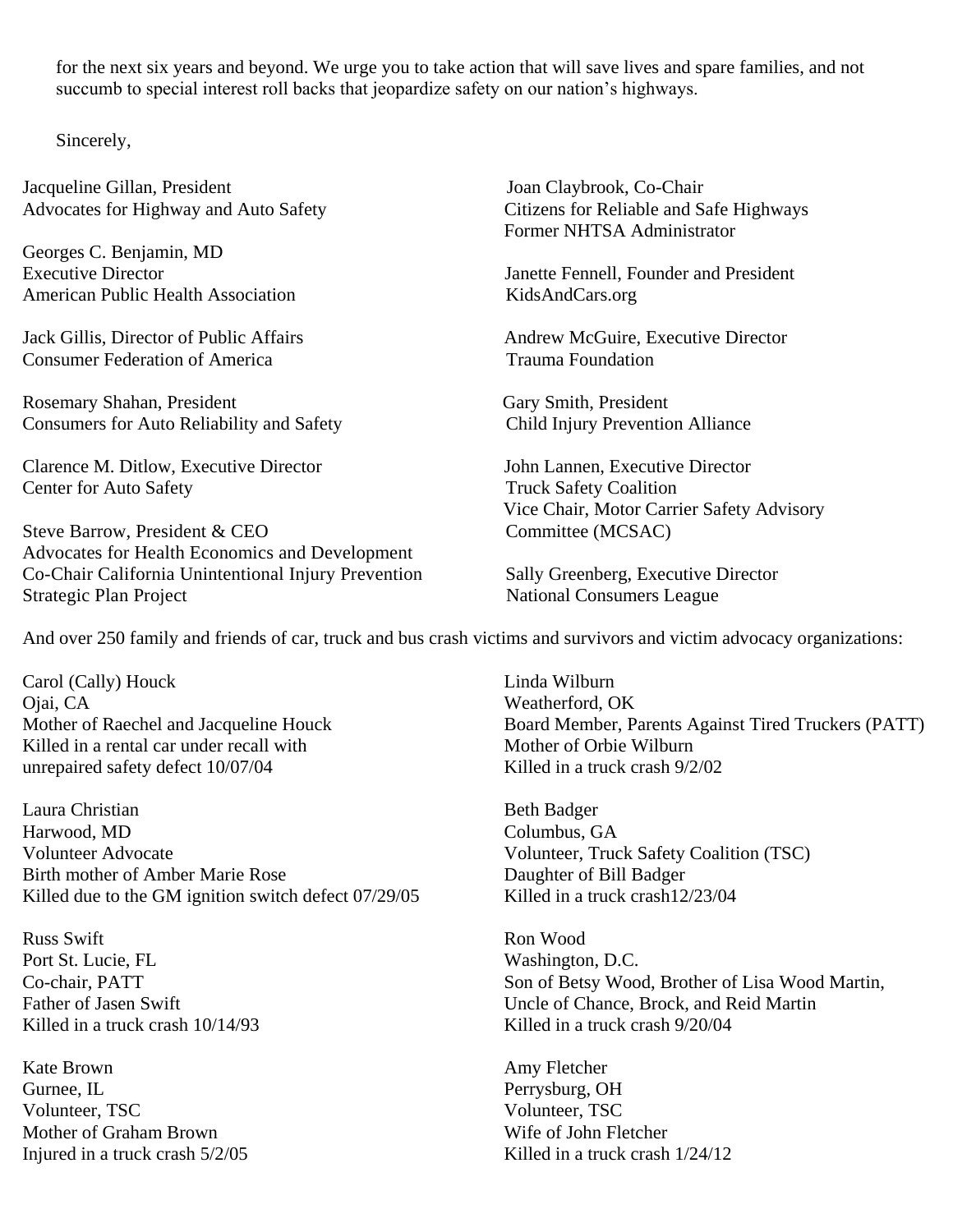Alan Dana Cindy Southern Plattsburgh, NY Cleveland, TN Volunteer, TSC Volunteer, TSC Brother-in-law of Laurie Dana and aunt of Amber Hixon Killed in a truck crash  $7/19/12$  Killed in a truck crash  $9/18/09$ 

Kim Telep Lisa Shrum Harrisburg, PA Fayette, MO Volunteer, TSC Volunteer, TSC

Dawn King Jane Mathis Davisburg, MI St. Augustine, FL President, TSC Vice President, TSC, Board Member, PATT Board, Citizens for Reliable and Safe Highways (CRASH) Member, MCSAC Daughter of Bill Badger Mother of David, Mother-in-Law Mary Kathryn Mathis Killed in truck crash 12/23/04 Killed in a truck crash 3/25/04

Jamie Frei Lisa Morgan Goad Quakerstown, PA Palmyra, WI Injured marine, spent 29 days in a coma Mother of Justin Goad Injured by GM ignition switch defect Killed by defective GM Impala December, 2006 November, 2007

Dori Phillips Daryl Kennedy Chansuthus Houston, TX Murfreesboro, TN Wife of Adam Powledge, mother to Jacob, Mother of Hasaya Seyde Chansuthus Blake and Isaac and sister Rachel Killed by GM ignition switch defect All killed by a GM Malibu defect December 2009<br>
Houston, TX Murfreesboro. T

Margie Beskau Kimberly Prouty Vance Wisconsin Marion, OH Mother of Amy Rademaker Mother of Ashley Vance October, 2006 January 31, 2012

Doye and David Carroll Jodie Edwards Tyler, Texas Liberty Township, OH Advocates, KidsAndCars.org Parent Advocate, KidsandCars.org Grandparents of Riley Hays, died in a hot car Parent of Jenna Edwards, died in a hot car 8/20/08 9-6-2005 (age 2 years, 2 months, 4 days) Grandparents of Allen Hall, killed on bicycle Sue Auriemma 4-16-2012 (age 15 years, 2 months, 4 days) Manhasset, NY Friends of Mackenzie Leigh Daughtry, backed over VP, KidsAndCars.org by her mom 11-5-2015 (age 2 years, 7 months, 6 days) Daughter survived being backed over 05/27/2005

Son of Janet Dana, Uncle of Caitlyn & Lauryn Dana, Wife of James Whitaker, sister-in-law Anthony Hixon

Wife of Bradley Telep **Daughter of Virginia Baker**, Step-daughter Randy Baker Killed in a truck crash  $\frac{8}{29/12}$  Killed in a truck crash  $\frac{10}{10/06}$ 

Murfreesboro, TN

Killed due to GM ignition switch defect Killed due to GM ignition switch defect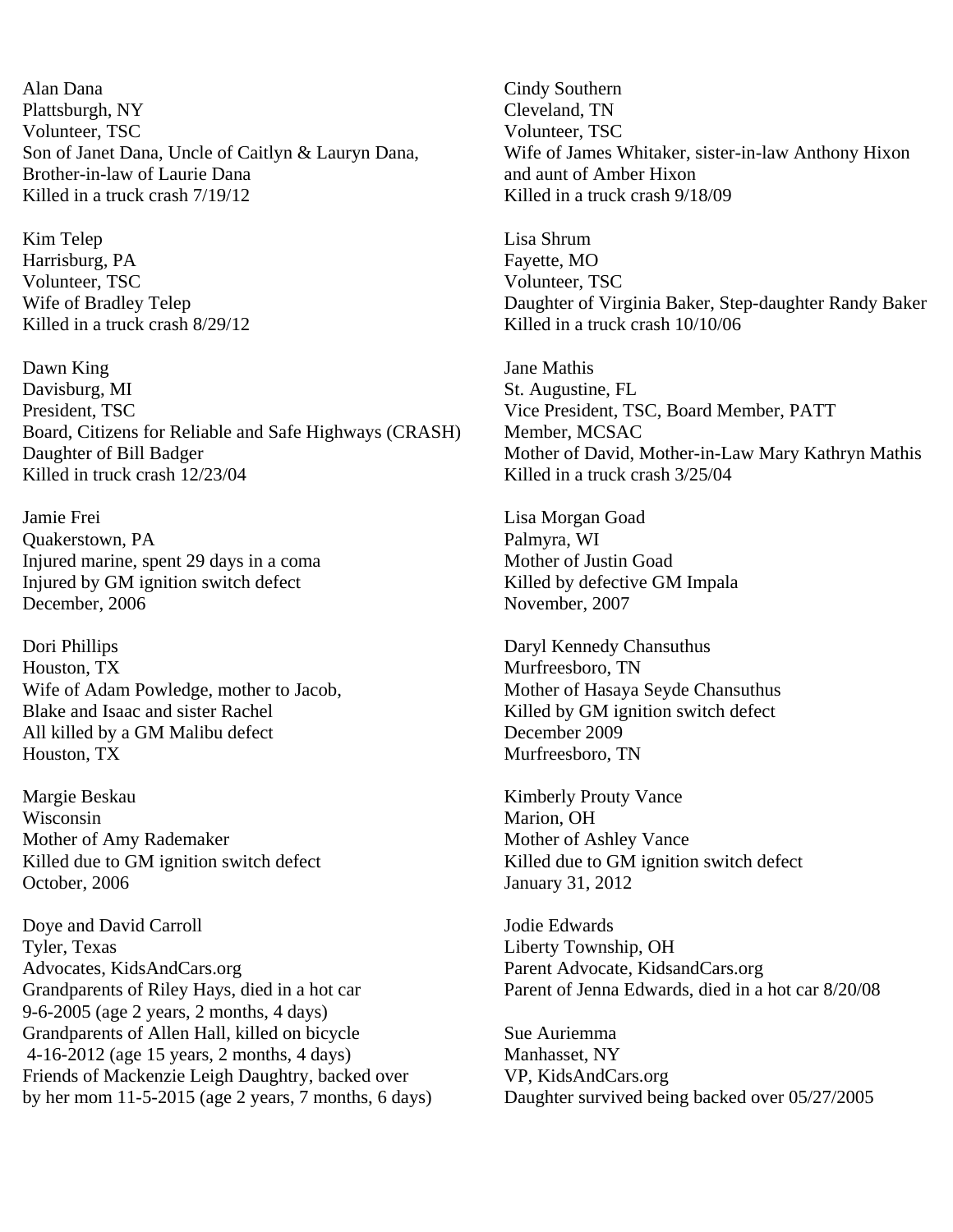Lili Zhao & Ramesh Mallina Lindsey Mack Ashburn, VA **Independence**, MO Parents of Jessita, left in a hot car, but survived Volunteer, KidsAndCars.org

Judy Berrocal Paul and Judy Neiman Orem, UT West Richland, WA Parent Advocate, Compassionate Friends Parent Advocate, [KidsAndCars.org](http://kidsandcars.org/)

Michelle Stuyvesant **Arden** Rosenfeld Garland, TX Boca Raton, FL Mother of Michael Stuyvesant **Parent Advocate** Parent Advocate

Amy Chatten-Wiley **Kim Coburn** Marshfield, MO Bossier city, LA Sister to Aaron Chatten to whom lost his little girl, EMT-P, Injury Prevention, Bossier Parish EMS Madison, to a backover, and later died in a car crash.

Ken Rimer Cherie Sharkey Hammon, WI Queensbury, NY Stepfather of Natasha Weigel Mother of Michael Starkey Killed due to GM ignition switch defect Killed by GM ignition switch defect October, 2006 June 21, 2012

Ellen Adams Phil & Cheryl Bransom Jacksonville, FL Portland, OR Parent Advocate, KidsAndCars.org Parent Advocate, KidsAndCars.org Loss caused Ashleigh's father to take his own life

Richard M. Carver **Houston, TX** Injured due to GM ignition switch defect October, 2011 **All killed by a GM Malibu defect** 

Tami Friedrich Trakh Jennifer Tierney Corona, CA Kernersville, NC Board Member, CRASH, Member, MCSAC Board Member, CRASH Sister of Kris Mercurio, Sister-in-Law of Alan Mercurio, Member, MCSAC Aunt of Brandie Rooker & Anthony Mercurio Daughter of James Mooney<br>Killed in a truck crash 12/27/89 Killed in a truck crash 9/20/83 Killed in a truck crash  $12/27/89$ 

Larry Liberatore Daphne Izer Severn, MD Lisbon, ME Board Member, PATT Founder, PATT Father of Nick Liberatore **Mother of Setup Islams** Mother of Jeff Izer

Parent of: Ivan "Diego" Quintanilla Parents of Sydnee Neiman, backed over and killed died in backed over on 11/20/1977 by her Mother on 12/08/2011 at the young age of 9

injured in hot car accident 06/10/2015 Daughter Veronica Rosenfeld, backed over and killed

Mother of Ashleigh, backed over and killed in 2004 Parent of Douglas Bransom, died in a frontover accident.

Mary Lou Powledge Greensburg, PA<br>
Iniured due to GM ignition switch defect<br>
Iacob. Blake and Isaac and sister Rachel

Killed in a truck crash 6/9/97 Killed in a truck crash 10/10/93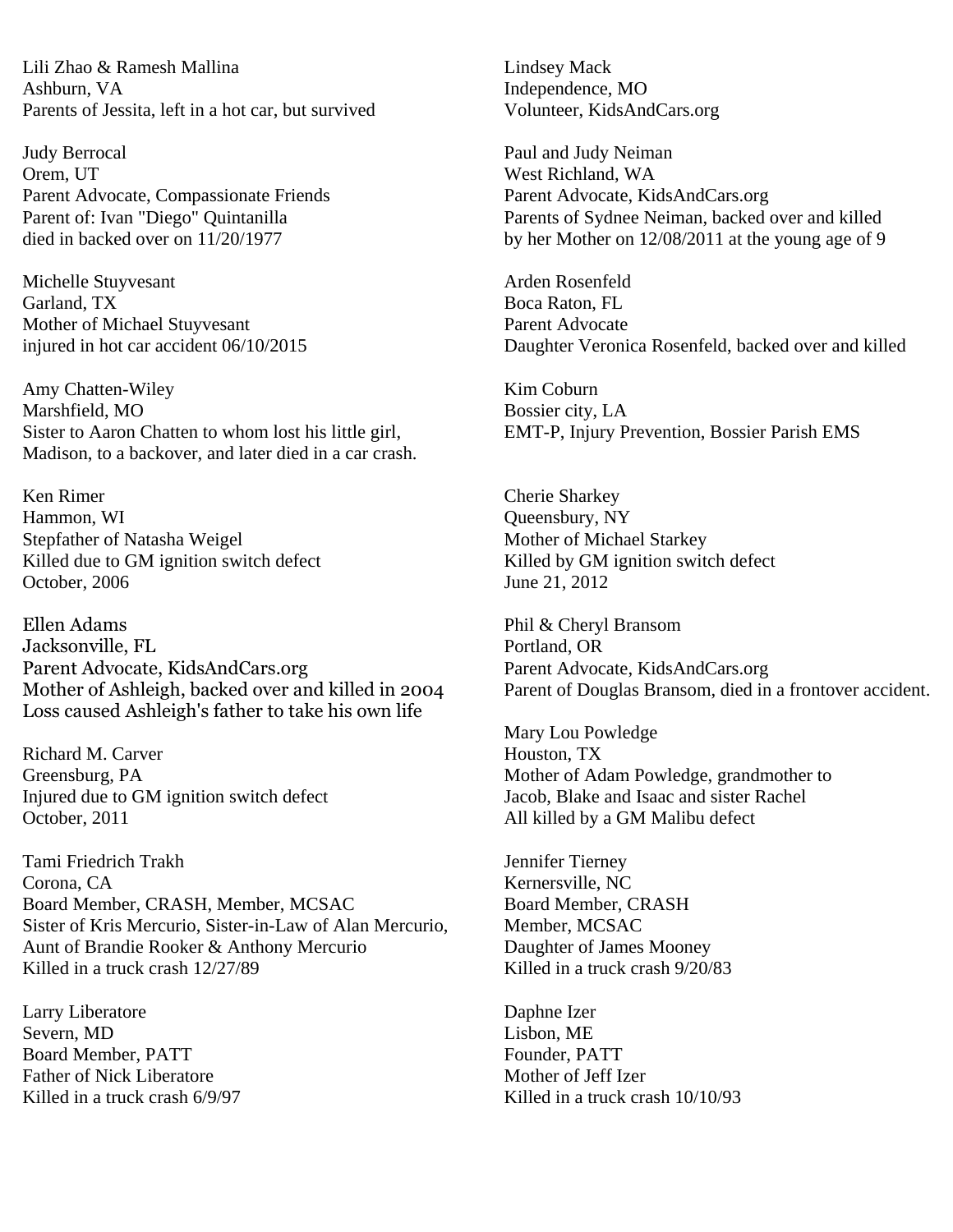Julie Branon Magnan Jackie Novak South Burlington, VT Edneyville, NC Killed in a truck crash  $01/31/02$  Killed in a truck crash  $10/24/10$ 

Sandra Lance **Paul Badger** Paul Badger Chesterfield, VA Davidson, NC Volunteer, TSC Volunteer, TSC Mother of Kristen Belair North Communication of Bill Badger Killed in a truck crash  $8/26/09$  Killed in truck crash  $12/23/04$ 

Steve Izer Tina Silva Lisbon, ME **Ontario, CA** 

Bruce King **Laurie Higginbotham** Davisburg, MI Memphis, TN Volunteer, TSC Volunteer, TSC

Vincent and Kathleen Laubach Marc Johnson Volunteer, TSC Volunteer, TSC Reno, NV Hartwell, GA Volunteer, Truck Safety Coalition Brother of Curt Johnson Truck Crash Survivor Killed in truck crash 10/1/2009

Ed Slattery Marianne Karth Lutherville, MD Rocky Mount, NC Board Member, PATT Founder, AnnaLeah & Mary for Truck Safet Husband of Susan Slattery Mother of AnnaLeah and Mary Karth Killed in a truck crash  $8/16/10$  Killed in a truck crash  $5/4/13$ Sons Matthew & Peter Slattery critically injured Injured Injured in a truck crash 5/4/13

Nancy Meuleners Henry Steck Bloomington, MN Homer, NY Injured in a truck crash 12/19/89 Volunteer, TSC

Marchelle Wood Melissa Gouge Falls Church, VA Washington, D.C. Volunteer, TSC Volunteer, TSC Mother of Dana Wood Cousin of Amy Corbin Killed in a truck crash  $10/15/02$  Killed in a truck crash  $8/18/97$ 

Gary Wilburn Frank Wood Weatherford, OK Falls Church, VA Volunteer, TSC Volunteer, TSC Father of Orbie Wilburn Father of Dana Wood

Injured in a truck crash 01/31/02 Volunteer, Truck Safety Coalition Wife of David Magnan Mother of Charles "Chuck" Novak

Board Member, PATT Sister of Kris Mercurio, Sister-in-Law of Alan Mercurio, Father of Jeff Izer Aunt of Brandie Rooker & Anthony Mercurio Killed in a truck crash 10/10/93 Killed in a truck crash 12/27/89

Son-in-law of Bill Badger Mother of Michael Higginbotham Killed in truck crash  $12/23/04$  Killed in a truck crash,  $11/18/14$ 

Killed in a truck crash  $9/2/02$  Killed in a truck crash  $10/15/02$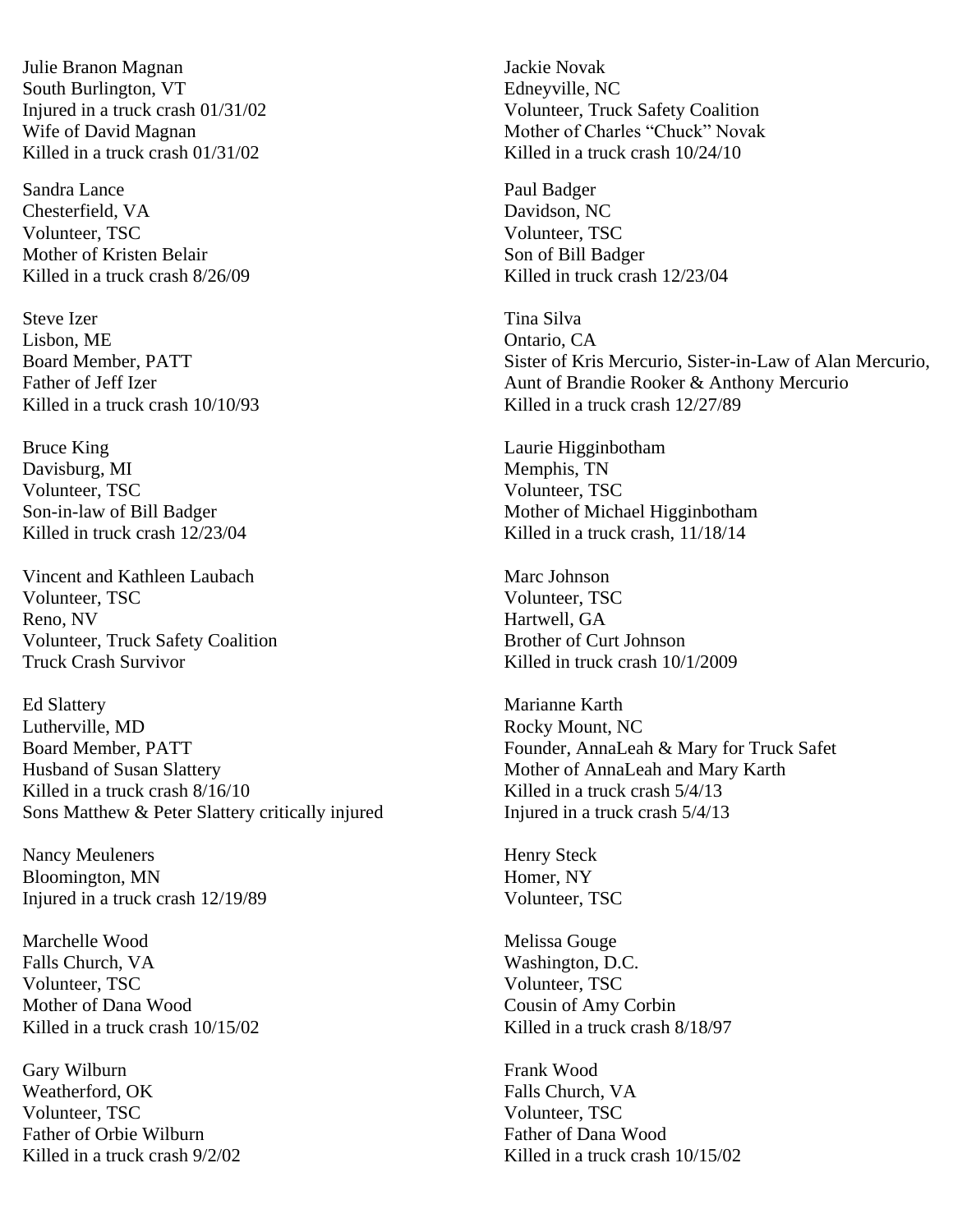Jerry Karth Christina Mahaney Rocky Mount, NC Jackman, ME Volunteer, TSC Volunteer, TSC Founder, AnnaLeah & Mary for Truck Safety Injured in a truck crash  $7/19/2011$ Father of AnnaLeah and Mary Karth Mother of Liam Mahaney Killed in a truck crash  $5/4/13$  Killed in a truck crash  $7/19/2011$ 

Vickie Johnson Randall Higginbotham Hartwell, GA and the contract of the Memphis, TN Volunteer, TSC Volunteer, TSC Wife of Curt Johnson, Step-mother of Crystal Johnson Father of Michael Higginbotham Killed in a truck crash  $10/1/2009$  Killed in a truck crash,  $11/18/14$ 

Gloria Cruz Nanci J Hartland Plains, PA Savannah, GA

Jill Kennedy Jack and Melissa Kennedy Seattle, WA Largo, FL Family/Friend of Gannon Werking Family/Friend of Gannon Werking died in a hot car 7/23/2009 died in a hot car 7/23/2009

James Rose Theresa O'Malley Ruddy Indian Head, MD Scranton, PA Father of Amber Marie Rose Mother of Kelly Ruddy Killed by GM ignition switch defect Killed by GM ignition switch defect July 2005 January 2010

Anna Knapp Michele Terry Saxonbury, PA Maypearl, TX Advocate, KidsAndCars.org Parent Advocate, [Kidsandcars.org](http://kidsandcars.org/) Died in a hot car 7/23/2009

Rebecca Dickerson Scranton, PA Oak Ridge, TN Father of Kelly Ruddy Killed by Toyota defect January 2010 June 2013

Kim Wallin Kansas City, MO Tennessee Sister of Tasha Bradford Injured due to GM ignition switch defect Killed by GM ignition switch defect December, 2013 December 21, 2008

Injured to GM ignition switch defect Injured due to GM ignition switch defect

Family/Friend Advocate, KidsAndCars.org Family/Friend Advocate, KidsAndCars.org

Family/Friend of Gannon Werking Mika Terry (daughter) died in hot car 2005

Leo Ruddy Mother of Jaanai Dickerson Killed by GM ignition switch defect

Michelle Bradford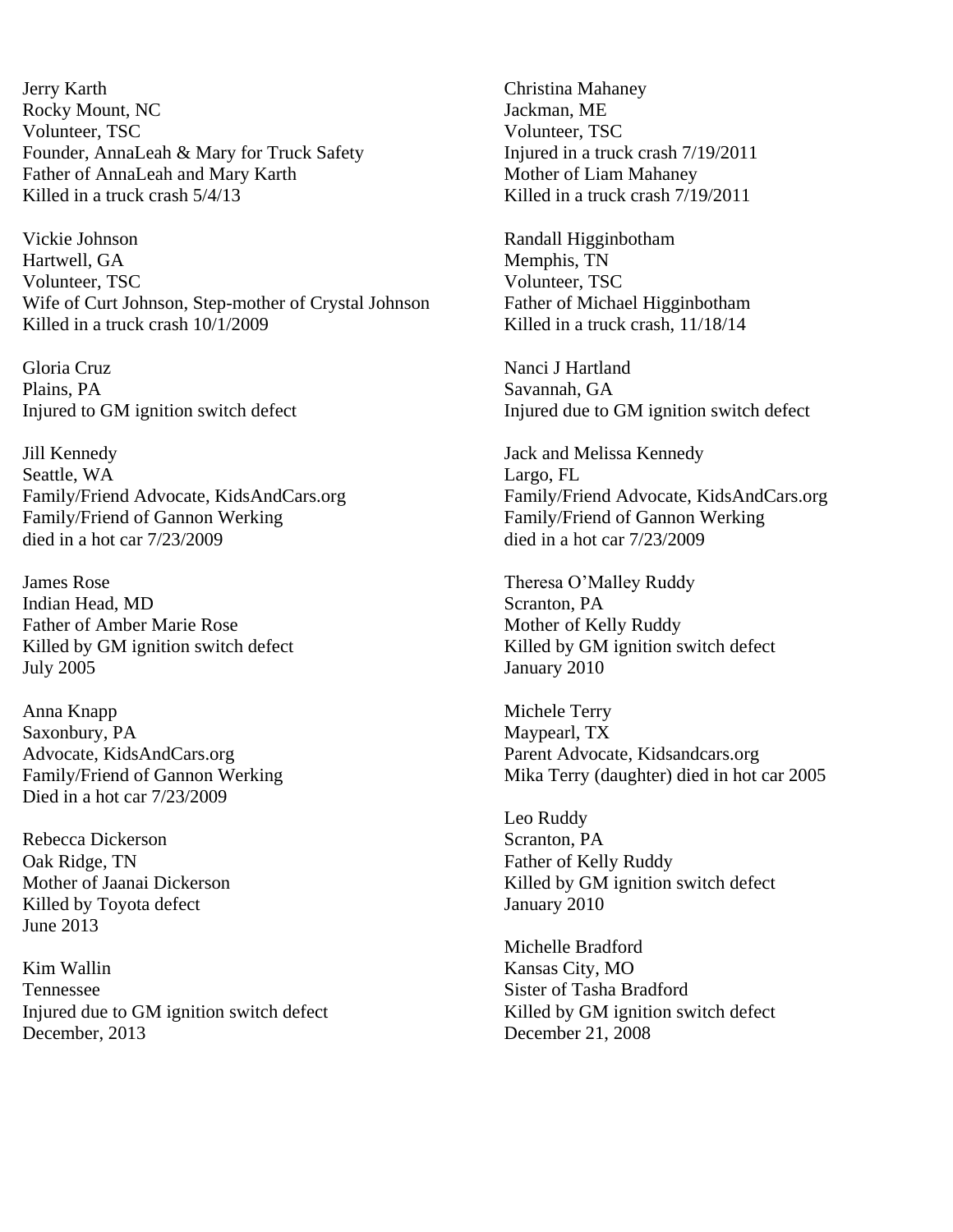AnnMarie Bartlett-Pszybylski Robert Pszybylski St. James, NY St. James, NY Parent Advocate, [KidsAndCars.org](http://kidsandcars.org/) Parent Advocate, [KidsAndCars.org](http://kidsandcars.org/) Parent of Robert Earl, son survived run -over Parent of Robert Earl, son survived run -over April 2006 April 2006

Oak Ridge, TN Tampa, FL Killed by Toyota defect GM ignition switch defect June 2013 June 2012

Beth Melton **Ken Melton** Ken Melton **Ken Melton** Destin, FL Destin, FL Parent of Brooke Melton **Parent of Brooke Melton** Killed by GM ignition switch defect Killed by GM ignition switch defect March, 2010 March, 2010

Ronald Proctor **Adriana Saunsoci** Adriana Saunsoci Tampa, FL Macy, NE Husband of Nephthys Fleming-Griffin Proctor Omaha Tribe of Nebraska, Vice Chairwoman Suffered permanent brain damage due to a Parent Advocate, [KidsAndCars.org](http://kidsandcars.org/) GM ignition switch defect Parent of Ora RoseMary Springer June 2012 Died in a back over on 08/03/2013

Giovona Ralphs Michele Masek & Thomas Miller Roy, UT Stirling, NJ Sibling Advocate, [KidsAndCars.org](http://kidsandcars.org/) Parent Advocate, KidsAndCars.org Sister of Dylan Bjorkman died in a hot car, Parent of Myles Masek Donnelly Two days after my 12th birthday on 09/07/1998 Died in a back over

Melody and Todd Costello Medina, OH Parent Advocates, KidsAndCars.org Parents of Tyler Costello who died in a hot car 7/29/2002

Gerri Gass Adams Mother of Lara Gass Killed by GM ignition switch defect March, 2014 Adams, TN

Jay Gass Father of Lara Gass Killed by GM ignition switch defect March, 2014 Adams, TN

Lost a kidney and other life threatening injuries Lost a kidney and other life threatening injuries

Cameron Dickerson Nephthys Fleming-Griffin Proctor Brother of Jaanai Dickerson Suffers permanent brain damage due to a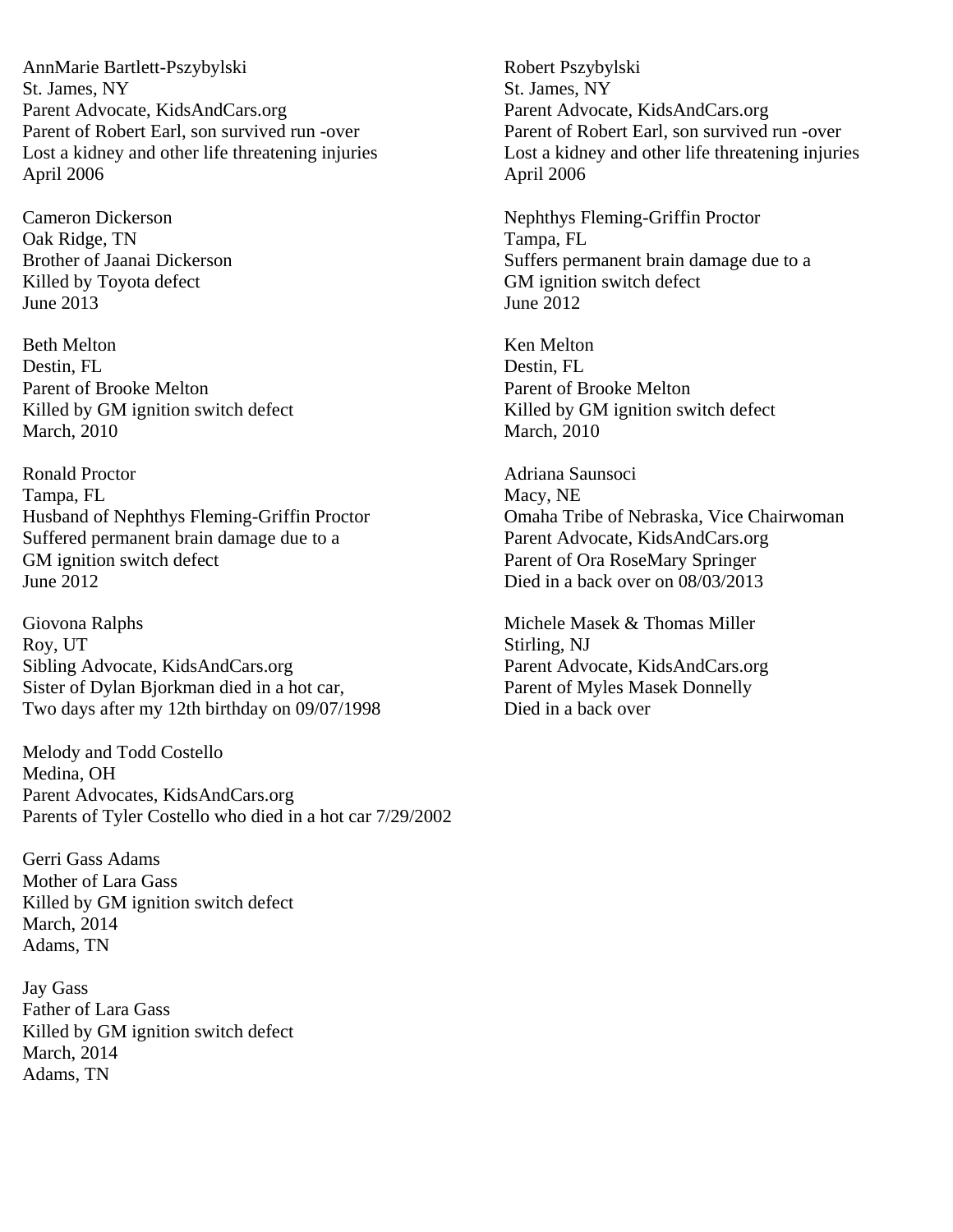Molly Waugaman Fiancé of Richard M. Carver Injured due to GM ignition switch defect October, 2011 Greensburg, PA

Jayne Rimer Mother of Natasha Weigel Killed due to GM ignition switch defect October, 2006 Hammon, WI

Kim Wallin Injured due to GM ignition switch defect December, 2013 Tennessee

Wendy Powell Injured due to GM ignition switch defect 2006 Las Vegas, NV

Natasha Goodale-Berry Cousin of Amador Cortinas Killed due to GM ignition switch defect October 2013 Wilder, ID

Sam Raniolo Brother of Christian Raniolo Killed due to GM ignition switch defect October 2007 Kings Mountain, NC

Dierdre Averill Acebal Granddaughter of Jean Averill First victim killed by GM ignition switch defect December, 2003 Easley, SC

Rosie Cortinas Mother of Amador Cortinas Killed due to GM ignition switch defect October, 2013 Wilder, ID

Belinda Fox Spencer Stepmother of Leslie Spencer Killed by GM ignition switch defect December 2010 Peterstown, WV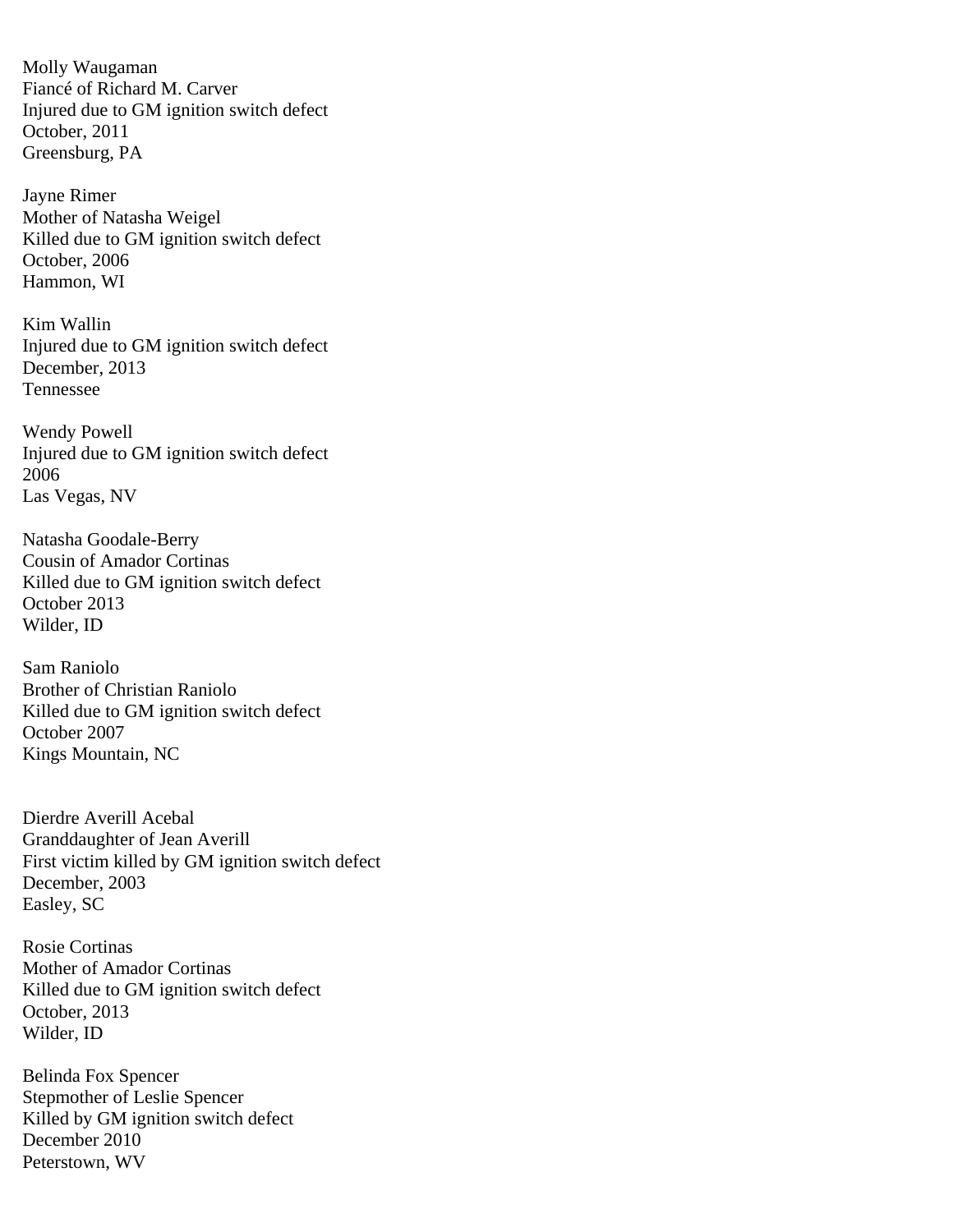Stephanie Burns Wife of Patrick Burns Killed by GM defective ignition switch September, 2013 Franklin, KY

Christine Raniolo Mother of Christian Raniolo Killed due to GM ignition switch defect October 10,2007 Kings Mountain, NC

Leslie Gray Axsom Sister of Leigh Ann Gray Killed due to GM ignition switch defect 2006 Indianapolis, IN

Jennifer Gray Sister of Leigh Ann Gray Killed due to GM ignition switch defect 2006 Indianapolis, IN

LeAnn Storck Mother of Donny Storck Killed due to GM ignition switch defect April 22, 2010 Indianapolis, IN

Sergio DiBattista Step-Dad of Amber Marie Rose Killed by GM ignition switch defect July 2005 Conway, SC

Susan Hayes Mother of Ryan Quigley Killed by GM ignition switch defect December 30, 2011 Crown Point, NC

Stephanie Burns Wife of Patrick Burns Killed by GM ignition switch defect September 1, 2003 Franklin, KY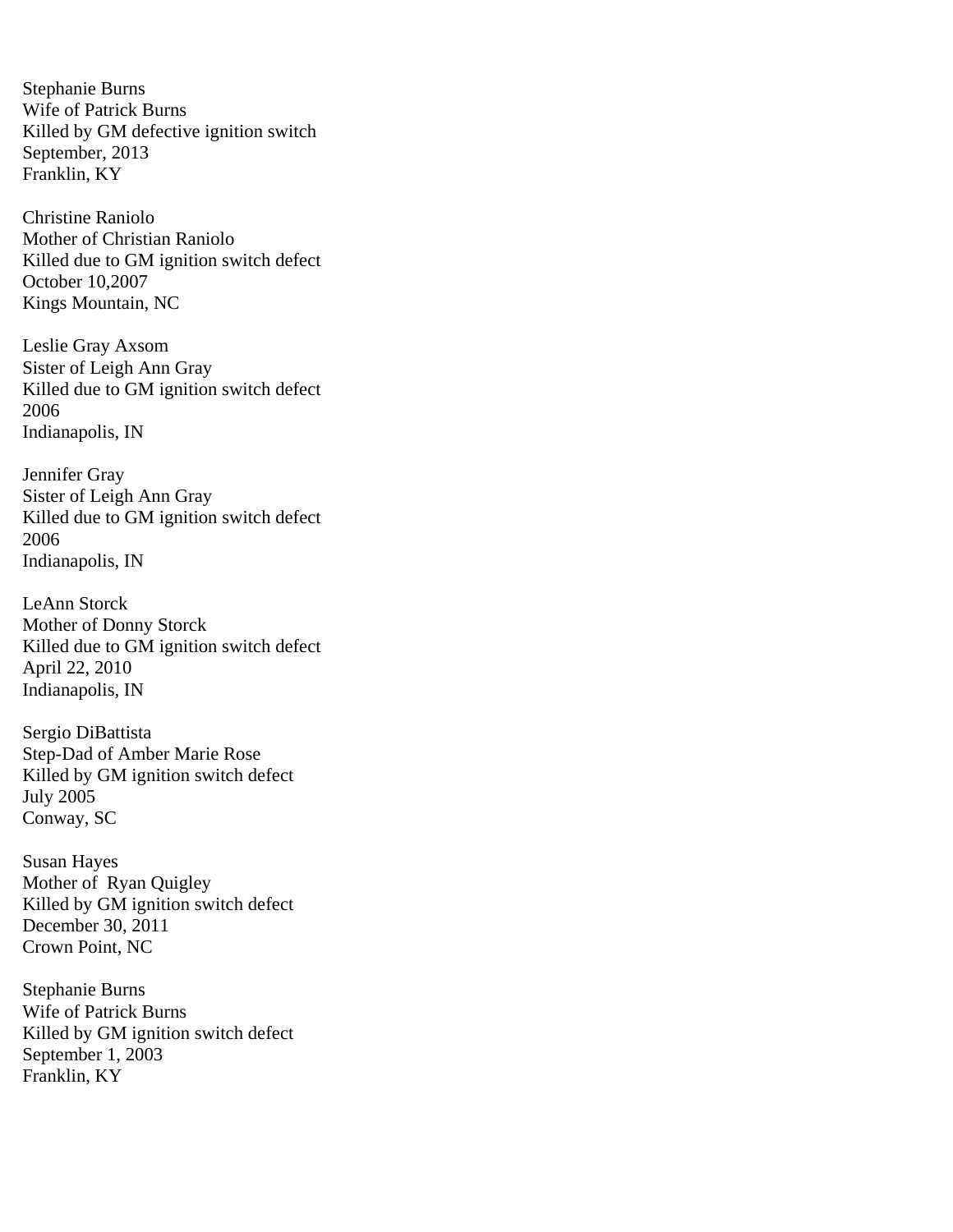Kim Langely Mother of Lt Crpl Richard Scott Bailey Killed by GM ignition switch defect April 21, 2008 Phoenix, AZ

Terry DiBattista Mother of Amber Marie Rose Killed due to GM ignition switch defect July 2006 Conway, SC

Renee Trautwein Mother of Sarah Trautwein Killed due to GM ignition switch defect November, 2009 Gilbert, SC

Monica Coronado Sister of Amador Cortinas Killed due to GM ignition switch defect October 2013 Wilder, ID

Derek Scarborough Newnan, GA CEO, VIKIE, Inc

Paola Potts Escondido, CA Founder and President, Sol-N-Air, Inc.

Brian and Amanda Bayers Louisville, KY Parent advocate, KidsAndCars.org Parent of Jackson Bayers that died in a backover accident in 2015

Susan Cohen Leawood, KS President, Americans For Older Driver Safety Parent of Nathan Krasnopoler, killed in a bike lane by a medically impaired driver

Gena Topping, RN Santa Barbara, CA Injury Prevention, Outreach, and & Education Coordinator with Santa Barbara Cottage Hospital

Bob Steffen St Louis, Mo Advocate for Child Safety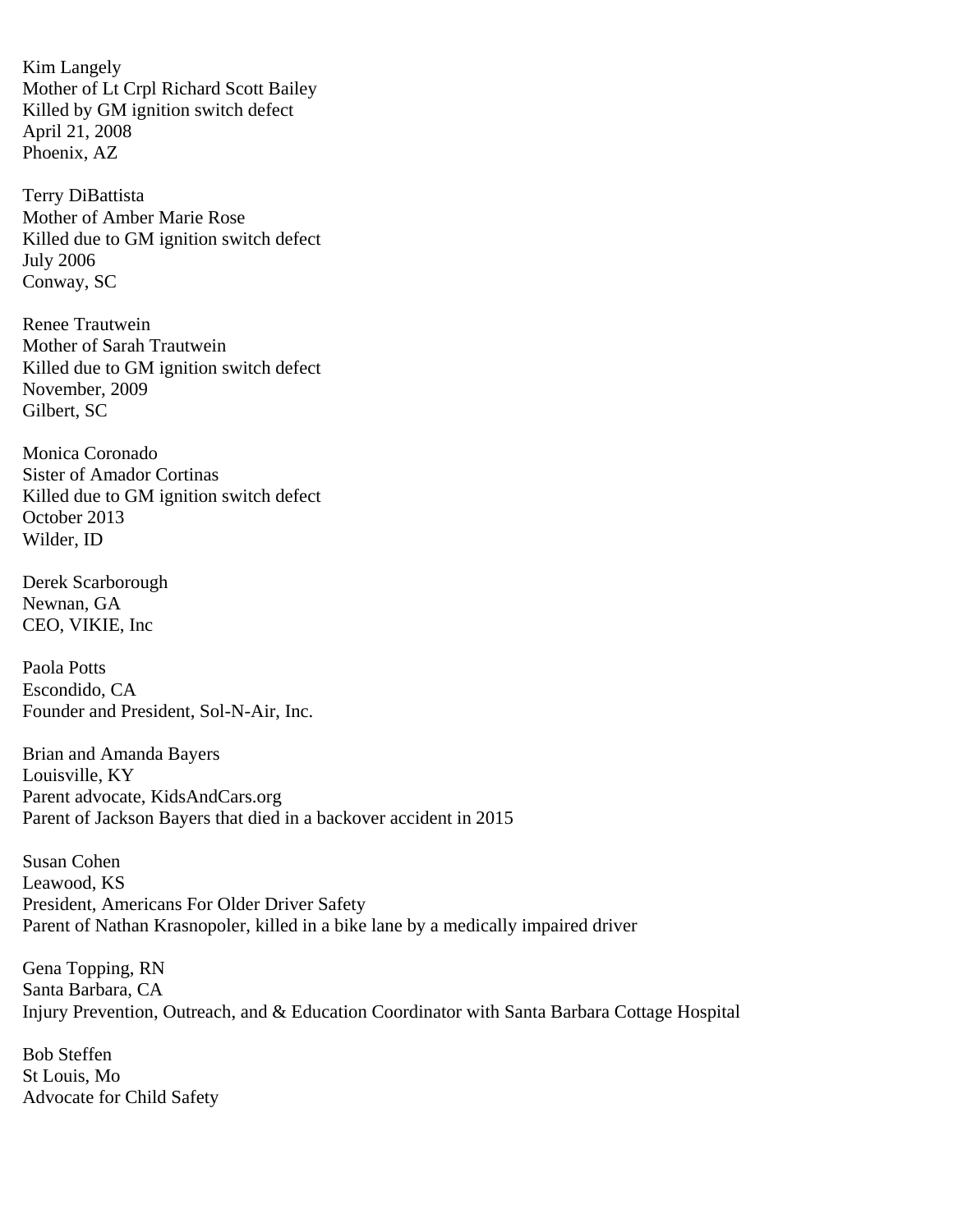Lindsey & Kyle Seitz Colorado Springs, CO Parent Advocates, KidsAndCars.org Parents of Benjamin Seitz who died in a hot car

Anne Biswell Kansas City, MO Communications Coordinator, Mother & Child Health Coalition

Jada Young Shawnee, OK Operations Specialist, ONEOK Gas Transportation, LLC Aunt of Sydney Edminsten, died from back over accident 4/13/11

Terry Dickinson RN, CCCE, CPST Plattsburg, MO Parent Education Coordinator, Saint Luke's Northland Hospital

Lauren Vance Prairieville, La. Parent Advocate Parent of Samuel Mathis, had a near miss in a vehicle power window in March, 2008 at the age of 2

Roger & Jenny Motzkus Salt Lake City, UT Parent of Jessica Motzkus who was killed in a back over accident

Lori Unruh Colorado Springs, CO Parent Advocate, Founder of "Check the Back Seat for Me!" Facebook page

Carol Ho Los Angeles, CA Filmmaker & Advocate, Mahjong Pictures

Dawn & Weston Peabody Phoenix, AZ Parent Advocate, KidsAndCars.org Parents of Maya Peabody Died in a hot car 10/18/2008

Robert Reynolds Phoenix, AZ Grandfather of Maya Peabody Died in a hot car 10/18/2008

Vera Reynolds Mesa, AZ Grandmother of Maya Peabody Died in a hot car 10/18/2008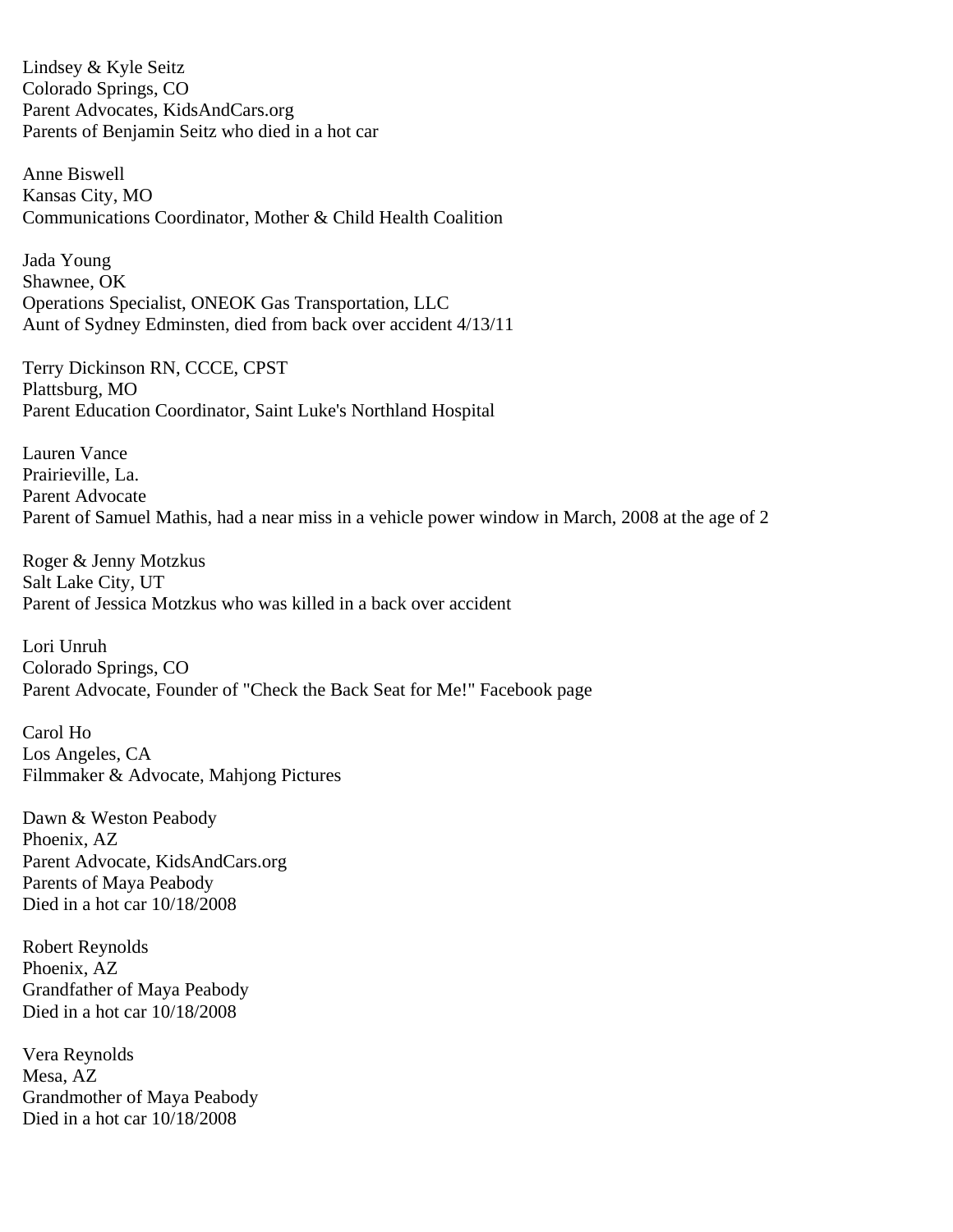Matthew & Allison Werner Georgetown, TX Parent Advocates, [KidsAndCars.org](http://kidsandcars.org/) Parents of Caleb Werner, nearly injured by leaving him in a hot car on July 2, 2015

James Bartimus Leawood, KS Bartimus Frickleton Robertson & Goza, PC Board Member, KidsAndCars.org

Stephanie Salvilla Orlando, FL Parent Advocate, KidsAndCars.org Mother of Gannon Werking who died in a hot car on 7/23/2009

Susan Kennedy Abingdon, VA Family/Friend Advocate, KidsAndCars.org Family/Friend of Gannon Werking died in a hot car 7/23/2009

Eileen and Michael Owens Abingdon, VA Family/Friend Advocate, KidsAndCars.org Family/Friend of Gannon Werking died in a hot car 7/23/2009

Veronica Knapp Saxonbury, PA Family/Friend Advocate, KidsAndCars.org Family/Friend of Gannon Werking died in a hot car 7/23/2009

Emma Muir Washington, DC Family/Friend Advocate, KidsAndCars.org Family/Friend of Gannon Werking died in a hot car 7/23/2009

Marie Muir Norton, VA Family/Friend Advocate, KidsAndCars.org Family/Friend of Gannon Werking died in a hot car 7/23/2009

Michelle Shalaby Alexandria, Egypt Family/Friend Advocate, KidsAndCars.org Family/Friend of Gannon Werking died in a hot car 7/23/2009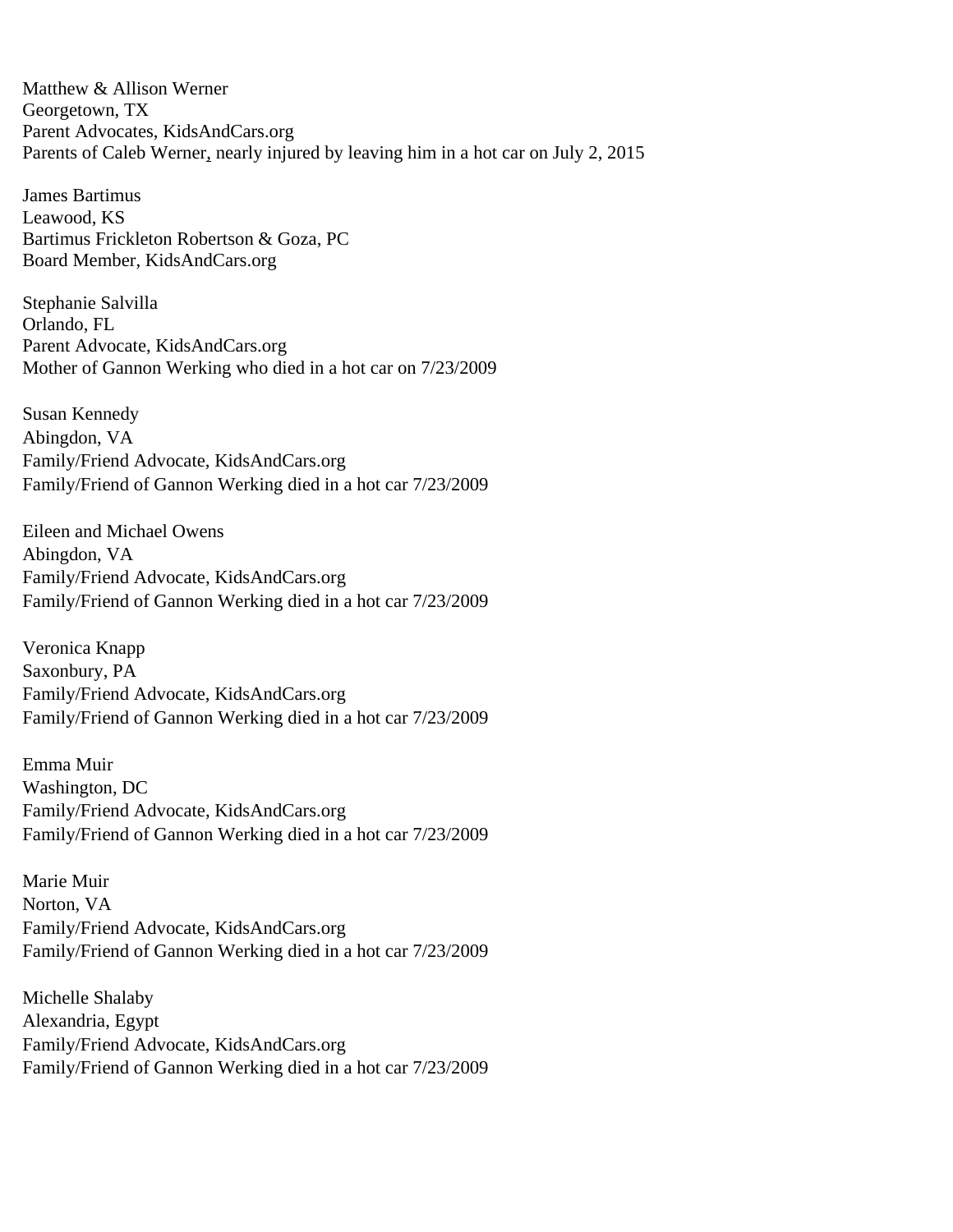Kevin and Jennifer Salvilla Hickman, TN Family/Friend Advocate, KidsAndCars.org Family/Friend of Gannon Werking died in a hot car 7/23/2009

Melanie Coleman Norton, VA Family/Friend Advocate, KidsAndCars.org Family/Friend of Gannon Werking died in a hot car 7/23/2009

Angie Ryan Norton, VA Family/Friend Advocate, KidsAndCars.org Family/Friend of Gannon Werking died in a hot car 7/23/2009

Karie Castle Johnson City, TN Family/Friend Advocate, KidsAndCars.org Family/Friend of Gannon Werking died in a hot car 7/23/2009

Casey Taylor Johnson City, TN Family/Friend Advocate, KidsAndCars.org Family/Friend of Gannon Werking died in a hot car 7/23/2009

Celeste Werking Aliquippa, PA Family/Friend Advocate, KidsAndCars.org Family/Friend of Gannon Werking died in a hot car 7/23/2009

Sarah Tilson Chilhowie, VA Family/Friend Advocate, KidsAndCars.org Family/Friend of Gannon Werking died in a hot car 7/23/2009

Blair Quesenberry Kingsport, TN Family/Friend Advocate, KidsAndCars.org Family/Friend of Gannon Werking died in a hot car 7/23/2009

Bruce Wilson Norton, VA Family/Friend Advocate, KidsAndCars.org Family/Friend of Gannon Werking died in a hot car 7/23/2009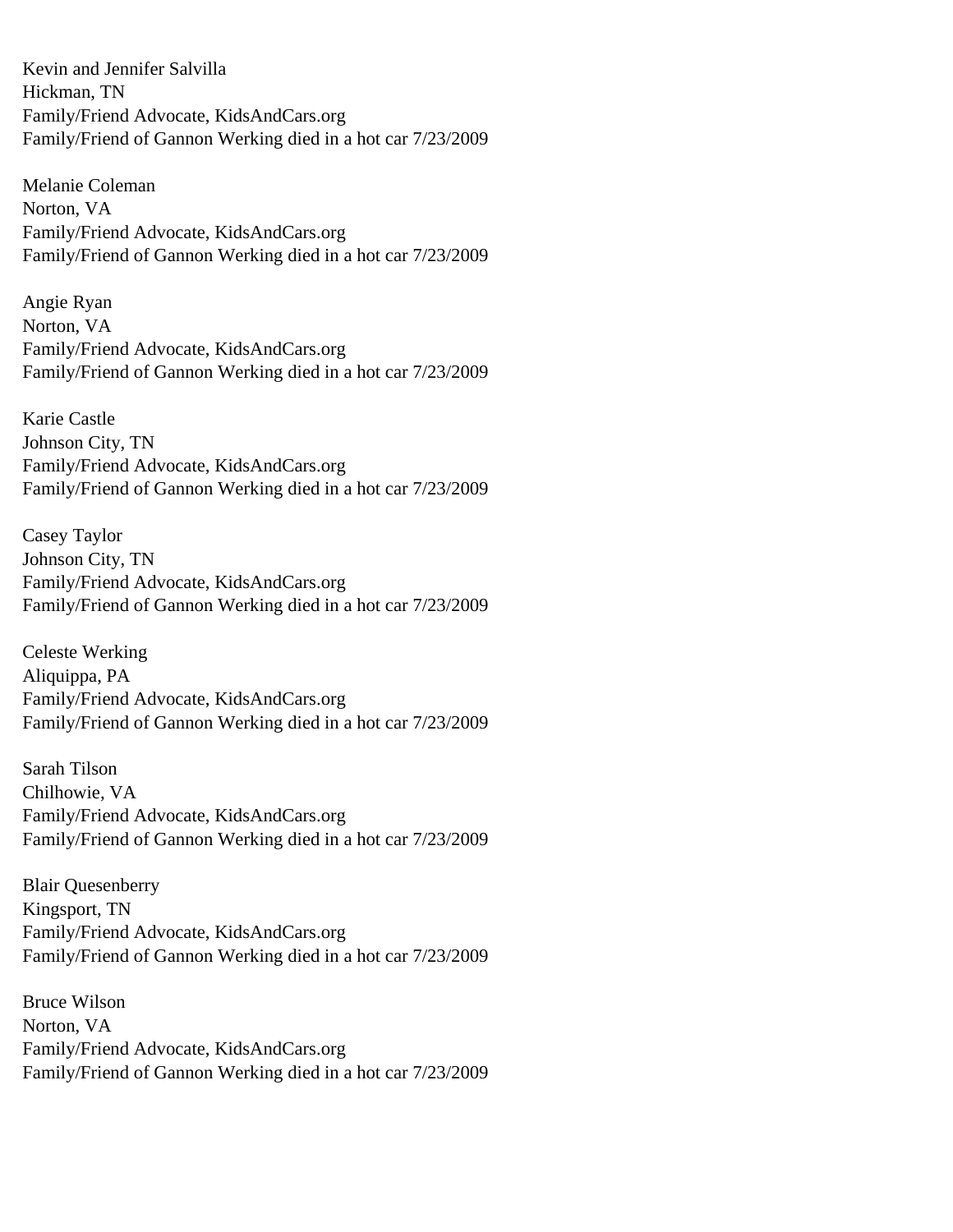Christiana Robinette Norton, VA Family/Friend Advocate, KidsAndCars.org Family/Friend of Gannon Werking died in a hot car 7/23/2009

Becky Lagow Norton, VA Family/Friend Advocate, KidsAndCars.org Family/Friend of Gannon Werking died in a hot car 7/23/2009

Sally McCann Orlando, FL Family/Friend Advocate, KidsAndCars.org Family/Friend of Gannon Werking died in a hot car 7/23/2009

Marla and Kay Weitzman Big Stone Gap, VA Family/Friend Advocate, KidsAndCars.org Family/Friend of Gannon Werking died in a hot car 7/23/2009

Brian Marcus Wise, VA Family/Friend Advocate, KidsAndCars.org Family/Friend of Gannon Werking died in a hot car 7/23/2009

Beth Powell Vero Beach, FL Family/Friend Advocate, KidsAndCars.org Family/Friend of Gannon Werking died in a hot car 7/23/2009

Melanie Neach Vero Beach, FL Family/Friend Advocate, KidsAndCars.org Family/Friend of Gannon Werking died in a hot car 7/23/2009

Melissa Lyttle Orlando, Florida Parent Advocate, KidsAndCars.org Friend of Gannon Werking, died in a hot car on 07/23/2009

Jocelyn Bernhardt Whitehall, MD Parent Advocate, KidsAndCars.org Friend of Gannon Werking, died in a hot car on 07/23/2009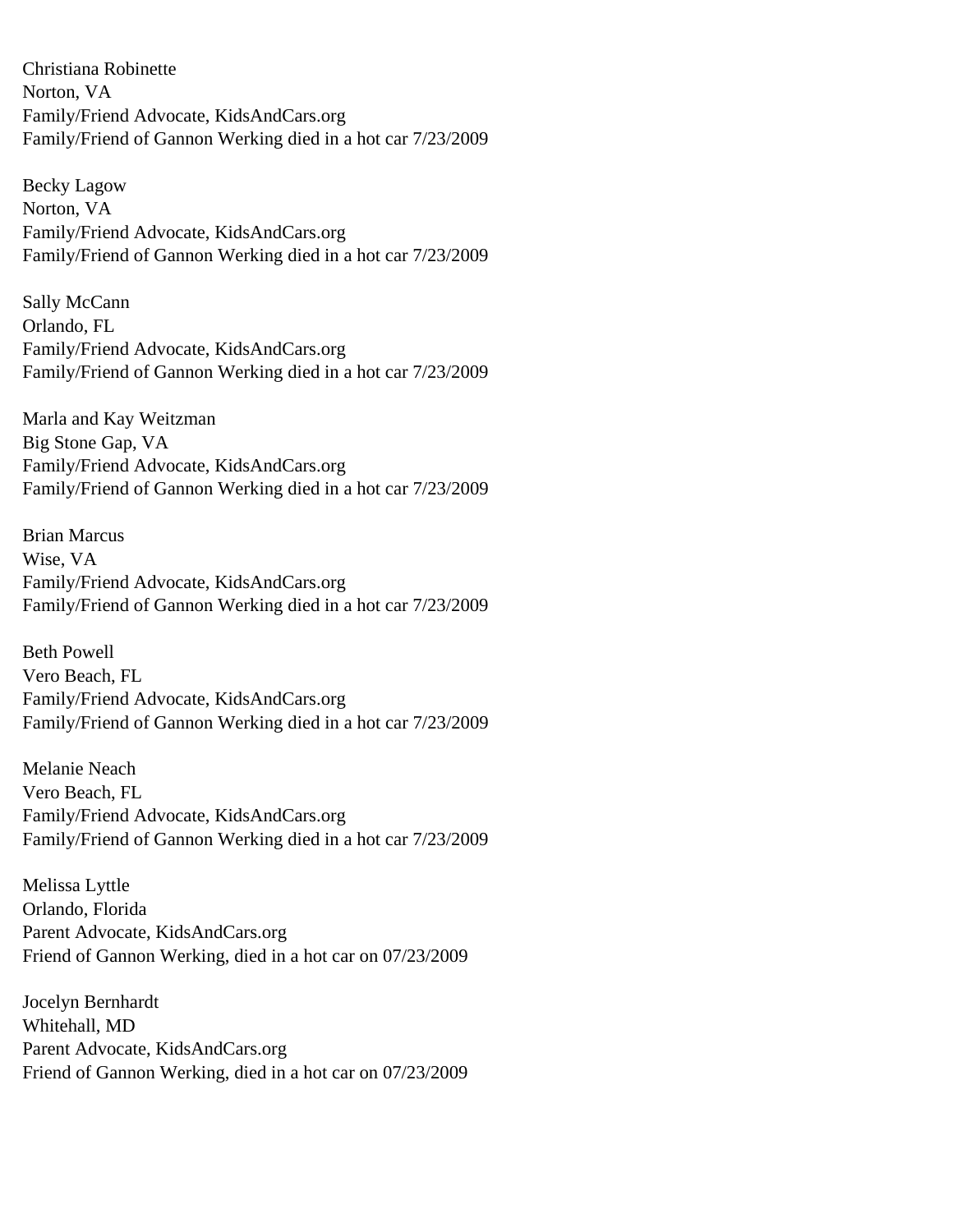Jack L. Schoon Jr. San Antonio, TX Parent Advocate, KidsAndCars.org Parent of Vada Jolene Schoon died in a backed over June 7, 2006

Deona Bien Summerville, SC Parent Advocate, KidsAndCars.org. Service Line System Director Women and Children, Trident Health Aslyn Paige Tallulah Ryan died in a hot car Honolulu, Hawaii 2/7/2004

Rebecca and Patrick Murphy Gulf Shores, AL Retired IBM: Retired Georgia Power Grandparents of Ryan Edward Murphy who died in a hot car on June 17, 2011, Bristow, VA

Sondra Morgan Houston, MN Owner, Five Stars Management Group Volunteer, KidsAndCars.org

Sheldon Morgan Houston, MN Owner Red Barn IT

Brianna Henderson Houston, MN Volunteer, KidsAndCars.org

Kate Bounds Saint Charles, Mo Parent Advocate, KidsAndCars.org and Registered Nurse Parent of Samuel, near miss-vehicular heatstroke

Nan Whitfield Santa Monica, CA

Lisa & Brian Wright Groves, Texas Parent Advocate, KidsAndCars.org Parents of Cade Dawson Wright, backed over 6/30/03

Pelar Thompson Inventor of: A Warning System to Avoid Hyperthermia Death In Vehicles (PATENT: 8,618,926 B1)

Mary Dillon Kerwin Alexandria, VA Advocate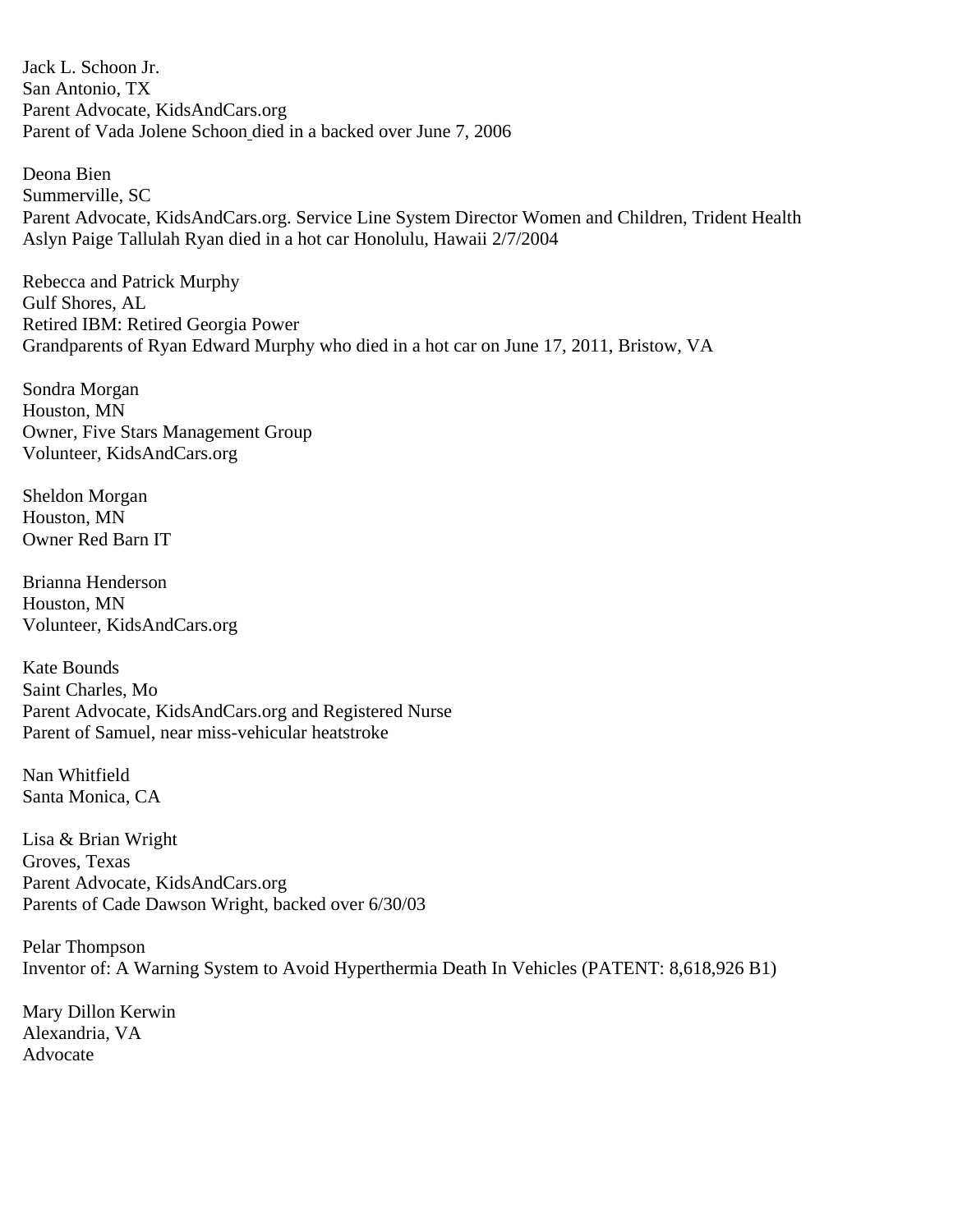David & Kathy Hofer Rochester Hills, MI Parent Advocates, KidsAndCars.org Parent of Blake William Hofer, died after being run over by a commercial truck that had an obstructed view. Our lives will never be the same.

Conni Lowe Lexington, KY Advocate, KidsAndCars.org Grandmother of Holland Judy, died in a hot car on 06/20/2010

David Diamond, Ph.D. Tampa, FL Memory Specialist & Professor, University of South Florida

Sharron & Michael DiMario Cincinnati, OH Parent Advocate, Kids and Cars Parents of an only child, Gino DiMario, backed over by a minivan (5/17/1997 – 2/19/2005)

Karena Caputo Lithia, FL Parent Advocate, [KidsAndCars.org](http://kidsandcars.org/) Parent of Dillon Caputo, died in a back over in 2007

Maria-Theresia and Brian Pio Chandler Arizona Owners Hot Box PKG, Parent Advocate, KidsAndCars.org Parents of, Drake Pio who was accidentally left in a hot car in April of 2014, and we are grateful he is alive and know how lucky we are.

Bill and Adriann Nelson Dix Hills, NY Parent Advocates, KidsAndCars.org Bereaved parents of Alec William Nelson, backed over and killed on 4/24/04

Lisabeth Farley -Donnell Farmington, ME Parent Advocate, KidsAndCars.org Parent of Benjamin Donnell, died in a backover 07/08/04

Mike & Jenny Stanley Alpharetta , GA Volunteer, KidsandCars.org Daughter, Sydney Stanley, died in hot car 8/22/2010

Anthony & Amy Johnson Port Saint Lucie, FL Parent Advocates, KidsAndCars.org Parents of Taylor Elisabeth Johnson, who died from a back over accident on 4/4/2005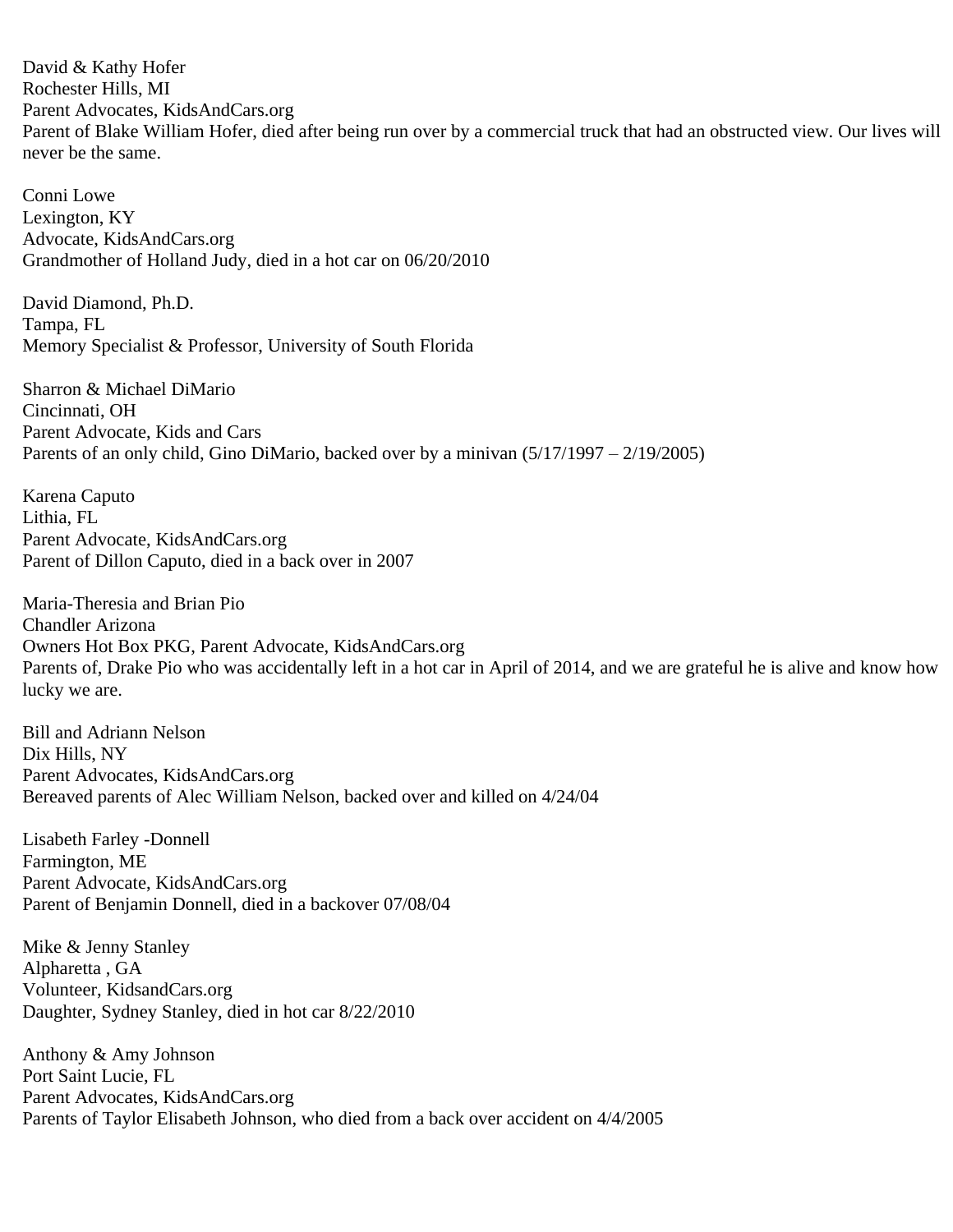Greg and Jennifer Bauer Dubois, IN Parent Advocate, KidsAndCars.org Reece Bauer, rolled himself up in a Chevy truck window by leaning out the window and his knee hit the button. Reece survived but most do not.

Jessica Solis New Windsor, NY Parent Advocate, KidsAndCars.org Parent of Colin James Walminski, backed over while walking home from school 11/1/2006

Alice Tavoukjian Sierra Madre, CA

Taylor Baroody and Ryan Olsen Vacaville, CA Parent advocate Parent of Bailey Marie Olsen, died as a result of a car accident while the mother was 35 weeks pregnant. The seatbelt caused Bailey injury and Bailey passed away just 11 hours after she was born. She was born on 10/14/2015 and passed on 10/15/2015.

George T. Bloukos Inventor, Bee-Alert Hot Car Child Safety Alert Lady Lake, FL

Amie Duemer Lubbock TX Parent advocate, KidsAndCars.org Mother of Josef Duemer, died in a hot car 8/2005

Mary, Jeff and Byron Parks Blacksburg, VA Family of Juan Parks who died when unknowingly left in car

Jane and Arnold Sporleder Kernersville, NC Grandparents of Juan Parks who died when unknowingly left in car

Michele & Adam DeMartin El Paso, Texas Advocate, [kidsandcars.org](http://kidsandcars.org/) Family of River Jackson, died in hot car 08/31/2014

Andrea Lester Taylor, Texas

Marya Shahriary & Brent Harrison Los Angeles, CA Attorney, Los Angeles public defender and architect, Nadel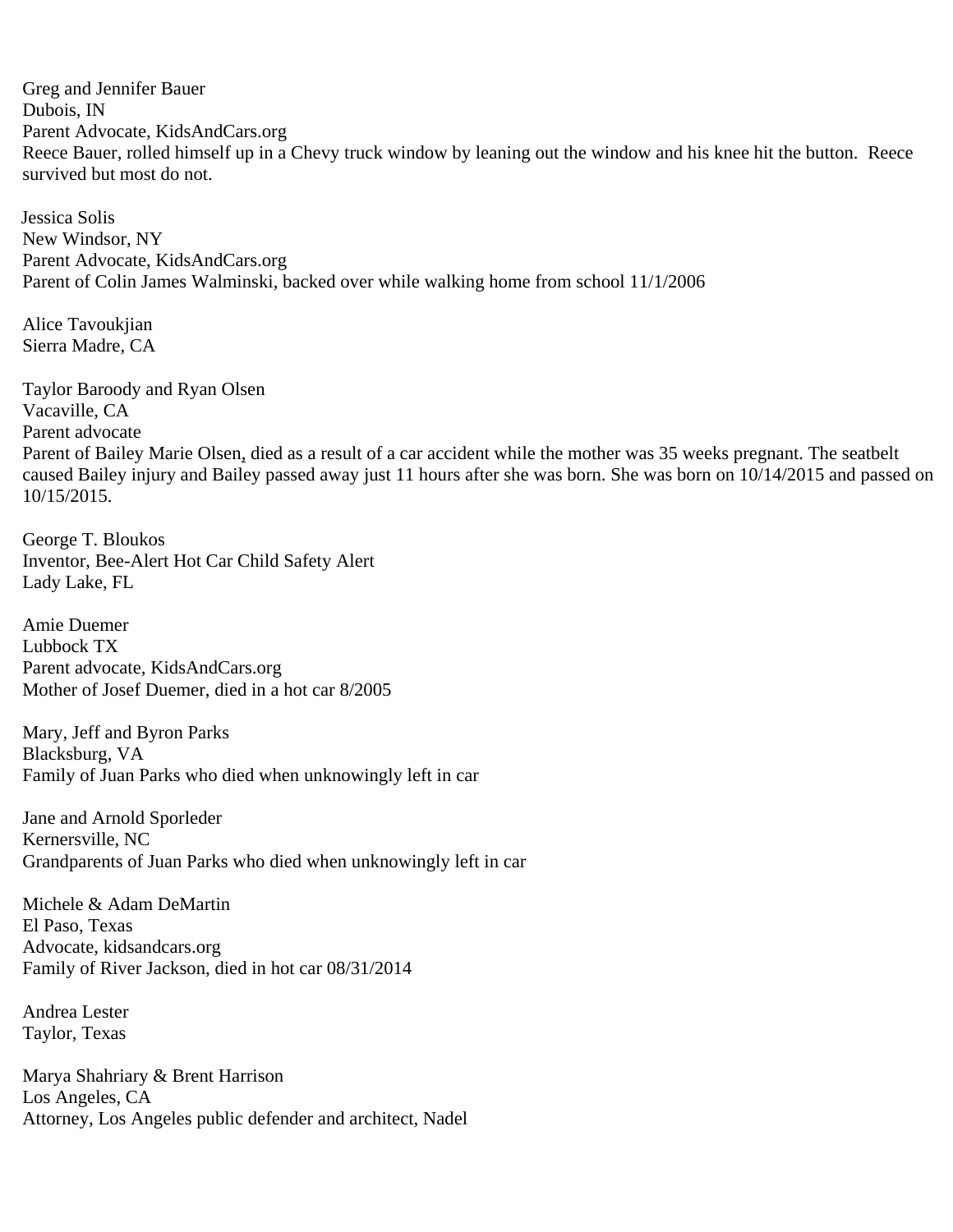Elizabeth A. Taylor-Linzey RN, MSN, PHN Santa Barbara, CA Former Injury Prevention Outreach Coordinator Trauma Services & NHTSA certified CPS Technician

Susan Pepperdine PR Volunteer, [KidsAndCars.org](http://kidsandcars.org/) Fairway, KS

Sally Davisson Shawnee, KS Child Safety Advocate, KidsAndCars.org President, Sisters of Invention

Amber Rollins Olathe, KS Director & Volunteer Manager, KidsAndCars.org

Margie Rollins Overland Park, KS Volunteer, KidsAndCars.org, Mother of 2

Jake Andreasen Olathe, KS Quality Control Manager, Manos Gifts Father

Raymond E. Rollins Overland Park, KS Father of 2

Yadira Chavez Rodriguez 4023 N. 15th Avenue Phoenix Arizona 85015 Parent of angel Romeo Giovanni Chavez, backed over & killed May 29th 2005

Victoria Meyer Olathe, KS Advocate, KidsAndCars.org, Teacher, Blue Valley School District

Chip Darius Cromwell, CT President, Safety Priority Consultants, LLC

Jennifer Stewart Hilliard, Ohio Parent Advocate

Olinda Woodruff Kingwood, TX Parent of Rebecca Woodruff, who died in a backover accident 10/21/11.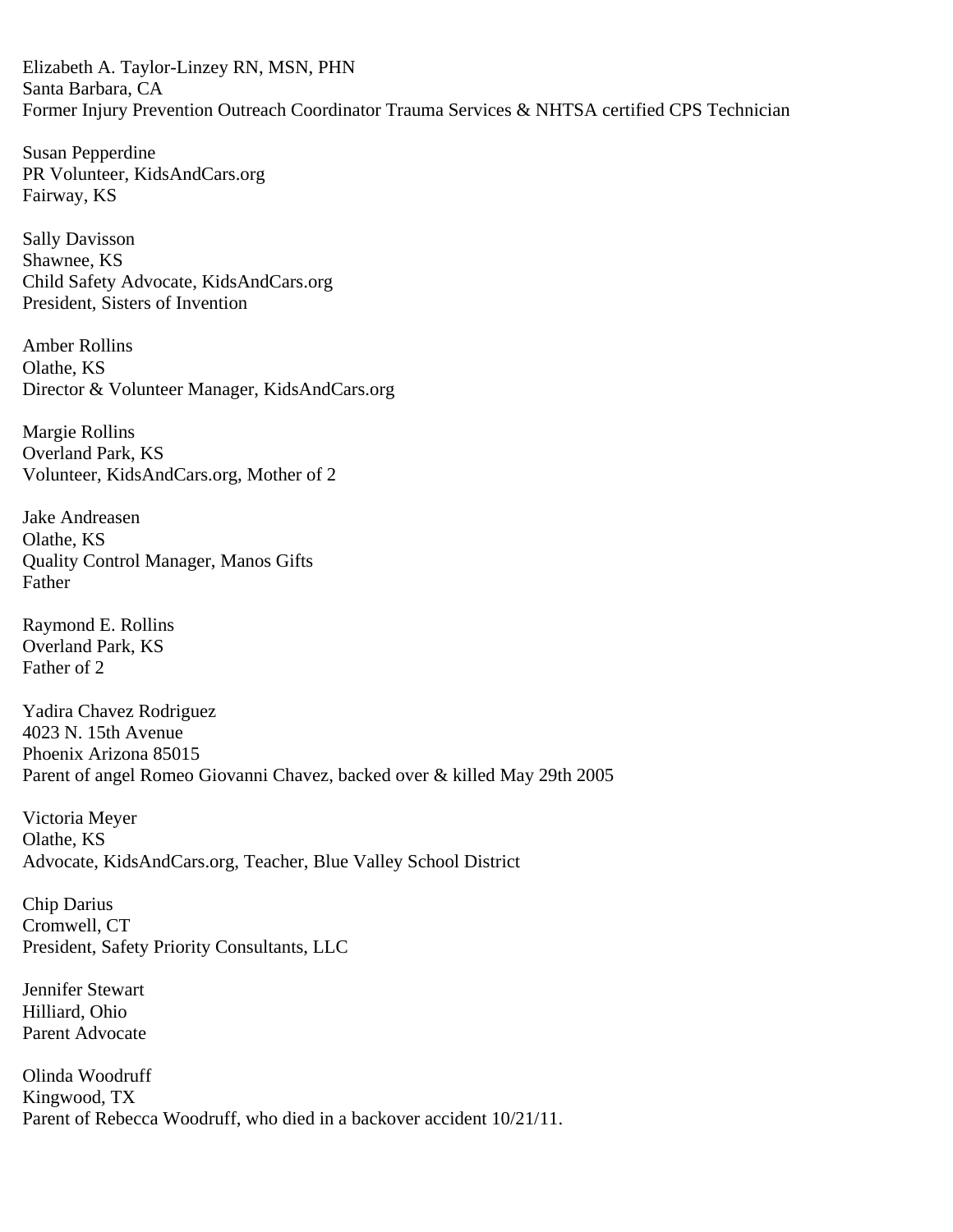John Woodruff Kingwood, TX Concerned Citizen & Family member of Rebecca Woodruff who died in a backover accident 10/21/11

Lisa Brown Fishers, IN Parent Advocate of KidsAndCars.org Aunt to Noah James Dreblow, front roll-over, 05/18/2007

Gary and Stacy Sanchez Cave Creek, AZ Parent Advocates of Kidsandcars.org Parents of Jacob Morgan Sanchez, died in a back over accident, July 9, 2002

Douglas Grote Spartanburg, SC Parent of Kristen Alexandra Grote, died in hot car, 08-03-04

Tara and Thomas Frederick Belton, MO Parent Advocates, KidsAndCars.org Parents of Liam Frederick, near miss, SUV backover 01/21/2014

Duncan Mackay Los Angeles, CA

Todd & Jennifer Hilton Midlothian , IL parent advocate Parents of Chris who almost died after being unknowingly left in a hot car

J.D. Holmes Fayetteville, GA CEO, PTC Properties, Inc.

DeLores Estis Seabrook, TXZ Parent Advocate, KidsAndCars.org Lost granddaughter to heatstroke in a hot car

Brigitta Scheib Harrisburg, PA Preschool teacher, LCNS Nursery School Kidsandcars.org volunteer

Brandy Laine Duke Rockwall, TX Family Advocate, KidsAndCars.org Aunt of Riley Hays, died in a hot car 9/6/2005 at age: 2 years, 2 months, 4 days Aunt of Allen Hall, died 4/16/2012, hit by a truck while bicycling at age: 15 years, 2 months, 4 days.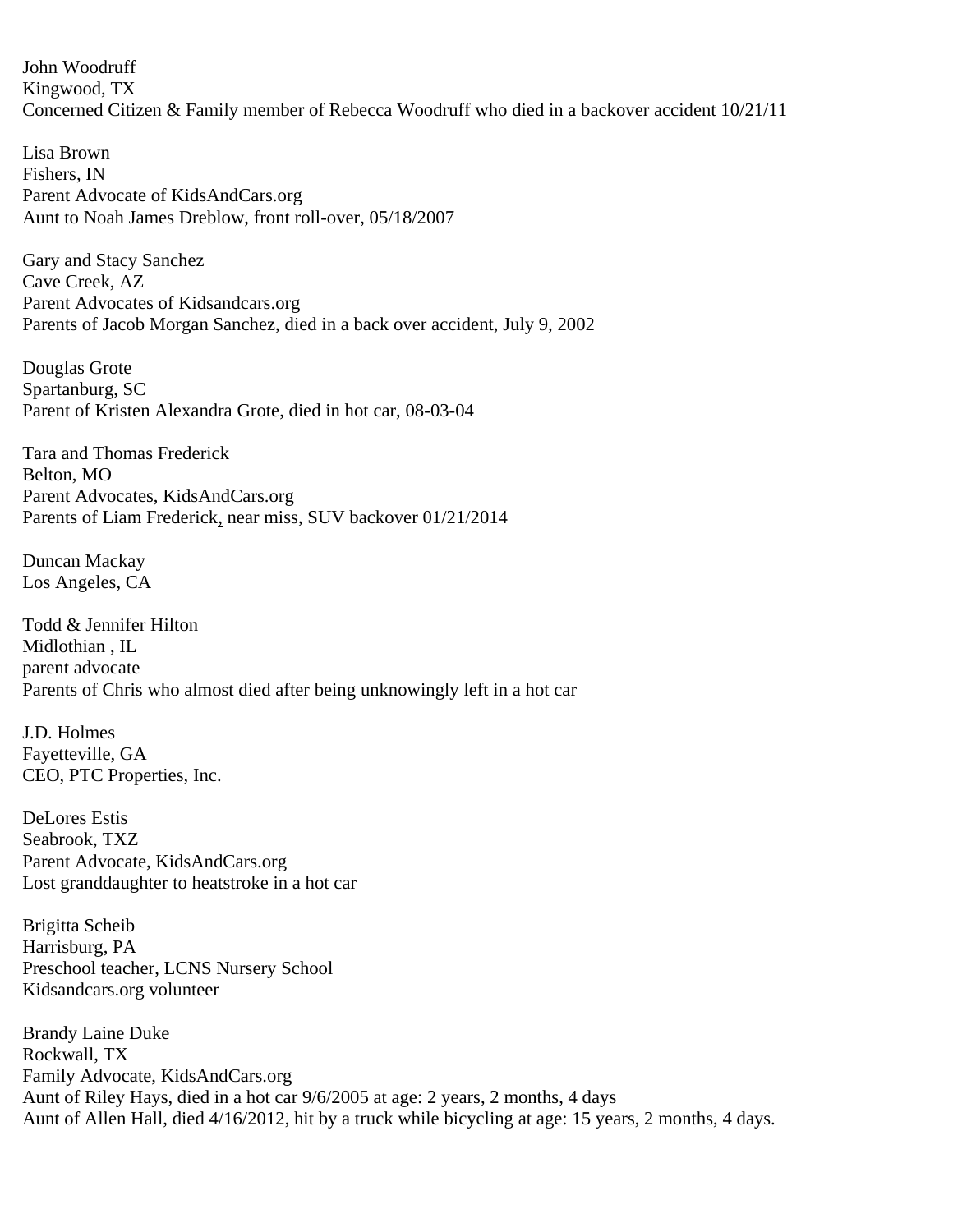Raychele Jackson and Family Virginia Parent Advocates, KidsAndCars.org Parents of River Jackson who died in a hot car in 2014

Kristina Poduch Tallahassee, FL Parent Advocate, KidsAndCars.org Parent of Konnor Westby was forgotten in a car 12/2014 but survived.

Rachel Clemens Garland, TX Parent Advocate, KidsAndCars.org Mother of Adrianna Clemens who died in a backover tragedy

Karen Loggia Leawood, KS Parent Advocate, [kidandcars.org](http://kidandcars.org/)

Karen Zwicke Santa Barbara, CA

Karen Pauly DeWitt, IA Parent Advocate, KidsAndCars.org Mother of Jack Pauly, died in a backover accident on 4/17/2011

Leslie and Greg Gulbransen Parent Advocate, KidsAndCars.org Parents of Cameron Gulbransen, Killed in a back over accident

Randy & Kristi AufDerHeide Lenexa, KS Volunteer, KidsAndCars.org

Karen and Mark Murphy Bristow, VA Parent Advocate, KidsAndCars.org Parent of Ryan Murphy died in a hot car, June, 2011

Michael and Juanita Williams Ward, AR

Dora Hawkinson, MS, PA-C Physician Assistant (in palliative care) as well as a clinical instructor @ UTMB Galvesto

Steve Fisher, PhD Associate Professor at UTMB

Janet Bartow Kinnelon, NJ Accounts payable manager; SESI Consulting Engineers Parent of Tegan Bartow, died in a frontover, 06/24/05